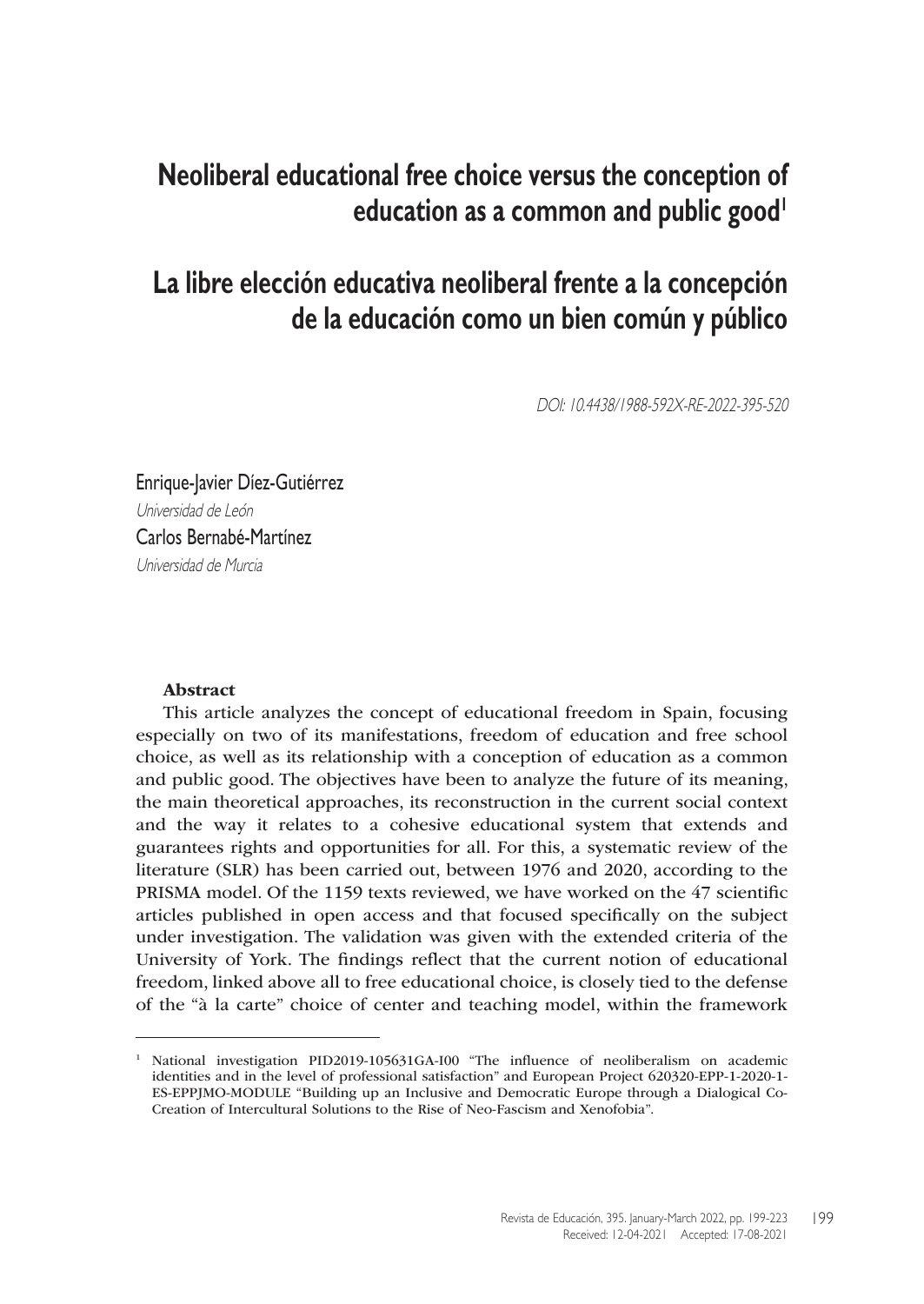of market logics binded to a neoliberal ideology. Thus, freedom of education appears increasingly unrelated to equal opportunities for all and educational equity, and more associated with a tool to avoid social mixing and obtaining socio-labor competitive advantages. In the discussion and conclusions, the way in which the results connect with dynamics of educational neoliberalization is analyzed and the need to continue investigating the deep elements that underlie this experience of freedom is pointed out. There is also the opportunity to explore a republican-oriented approach to educational freedom linked to the common and public good of all and for all.

*Keywords:* educational freedom; educational equity; educational neoliberalism; common benefit; public good.

#### Resumen

En este artículo se analiza el concepto de libertad educativa en España, centrado especialmente en dos de sus manifestaciones: la libertad de enseñanza y la libre elección de centro, así como la relación de ambas con una concepción de la educación como bien común y público. Los objetivos han sido analizar el devenir de su significado, las principales aproximaciones teóricas, su reconstrucción en el actual contexto social y el modo en que se relaciona con un sistema educativo cohesionado que extienda y garantice derechos y oportunidades para todos. Para ello, se ha realizado una revisión sistemática de la literatura (SLR), entre el año 1976 y 2020, de acuerdo con el modelo PRISMA. De los 1159 textos revisados se ha trabajado sobre los 47 artículos científicos publicados en acceso abierto y que se centraban específicamente en la temática objeto de investigación. La validación se dio con los criterios ampliados de la Universidad de York. Los hallazgos reflejan que la actual noción de libertad educativa, vinculada sobre todo a la libre elección educativa, se encuentra muy ligada a la defensa de la elección "a la carta" de centro y modelo de enseñanza, en el marco de lógicas de mercado vinculadas a una ideología de corte neoliberal. Así, la libertad de enseñanza aparece cada vez más desligada de la igualdad de oportunidades y la equidad educativa, y más asociada a un instrumento para evitar la mezcla social y obtener ventajas competitivas futuras en clave sociolaboral. En la discusión y conclusiones se analiza el modo en que los resultados conectan con dinámicas de neoliberalización educativa y se apunta la necesidad de seguir indagando los elementos profundos que subyacen a esa vivencia de la libertad. Se plantea también la oportunidad de explorar un enfoque de libertad educativa de orientación republicana ligada al bien común y público.

*Palabras clave:* libertad educativa; equidad educativa; neoliberalismo educativo; bien común; bien público.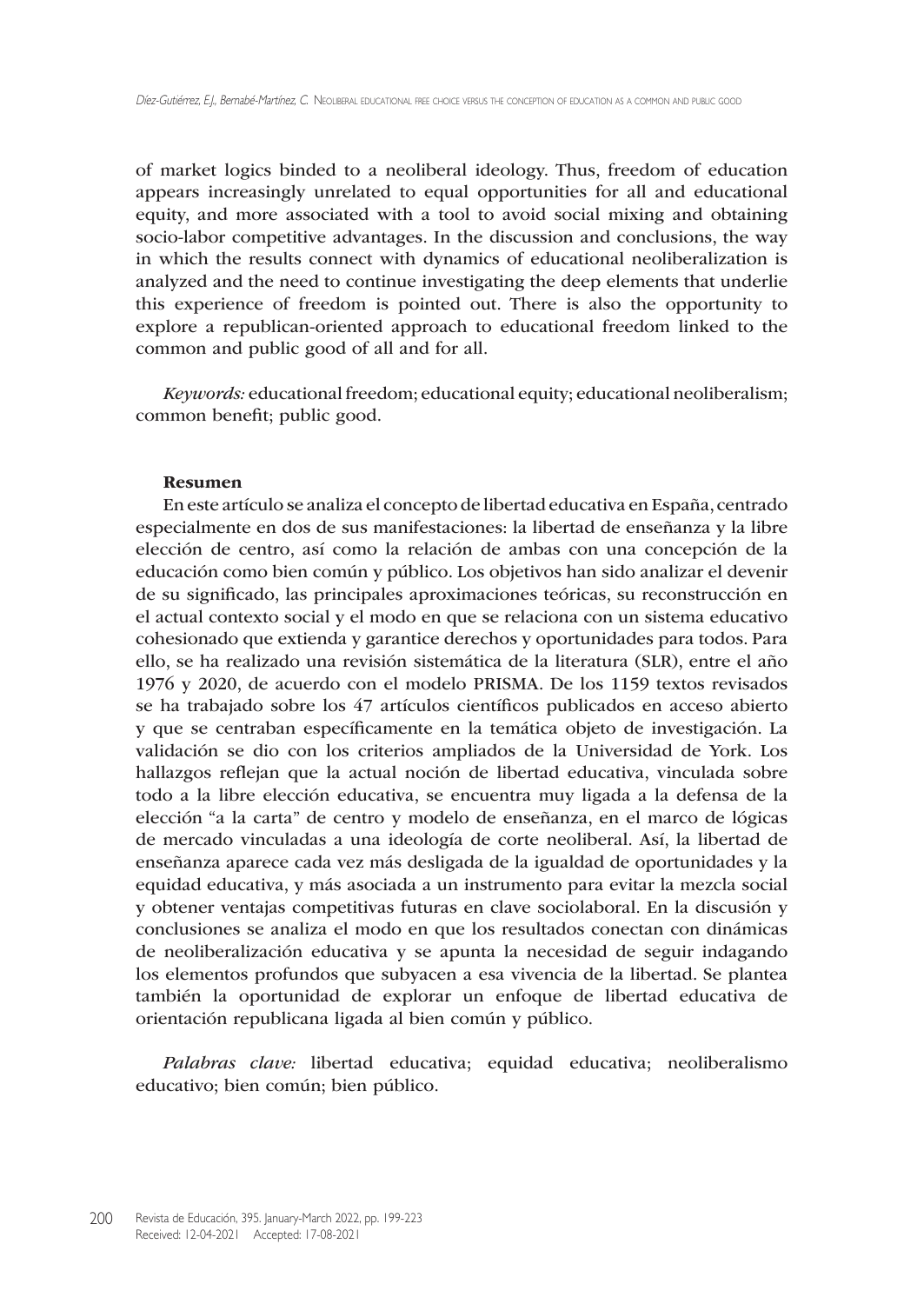## **Introduction**

Since the last third of the 20th century, much of the planet has witnessed a series of social, cultural, ideological and political transformations associated with neoliberal globalisation (Rendueles, 2020). This process has involved the consolidation of policies aimed at the privatisation of public services, financialisation of the economy, weakening of the welfare state, increased subordination of labour to capital and growing commodification of numerous social spheres (Harvey, 2007).

The neoliberal hegemony is thus not limited to a series of policies and socio-economic changes, but also entails a cultural and mental transformation (Read, 2009) that implies a particular way of thinking about humanity which involves, among other aspects, an "individualistic philosophy essentially focused on the self" and embedded in market logics (Cabanas and Illouz, 2019, p. 62). This "psychologisation of social life" (Parker, 2010, p. 13) compels us to think of ourselves as independent entities, emancipated from any social structure, to such an extent that we increasingly view ourselves as consumers (Moruno, 2018) rather than citizens.

Neoliberalism, therefore, is not only the ideological theory that currently underpins and sustains capitalism, but is also the generator of a social vision, a way of living and relating, a "regime of truth" (Foucault, 2004), a "common sense" (Gramsci, 1981) of shared worldviews, and a particular type of subjectivity (Díez-Gutiérrez, 2018). Michel Foucault (1975) observed that contemporary Western societies have abandoned the disciplinary model of social control to adopt more subtle and refined tools of social control that require the "victims" themselves to accept and even actively collaborate and participate in it (Han, 2012; Hardt & Negri, 2002).

The neoliberal model establishes the "obligation to choose" as the "logical rule of the game", in a life governed by market dictates (Laval and Dardot, 2013). Freedom of choice, in terms of selecting the most advantageous option from among a range of offers and maximising selfinterest, has thus become one of the basic tenets of the new forms of behaviour. The State is expected to strengthen competition in existing markets and create competition where it does not yet exist. Consequently, the dominant notion of freedom in the current historical period is closely connected to the negative liberty defined by Isaiah Berlin (Carter, 2010), but in a context of global commodification.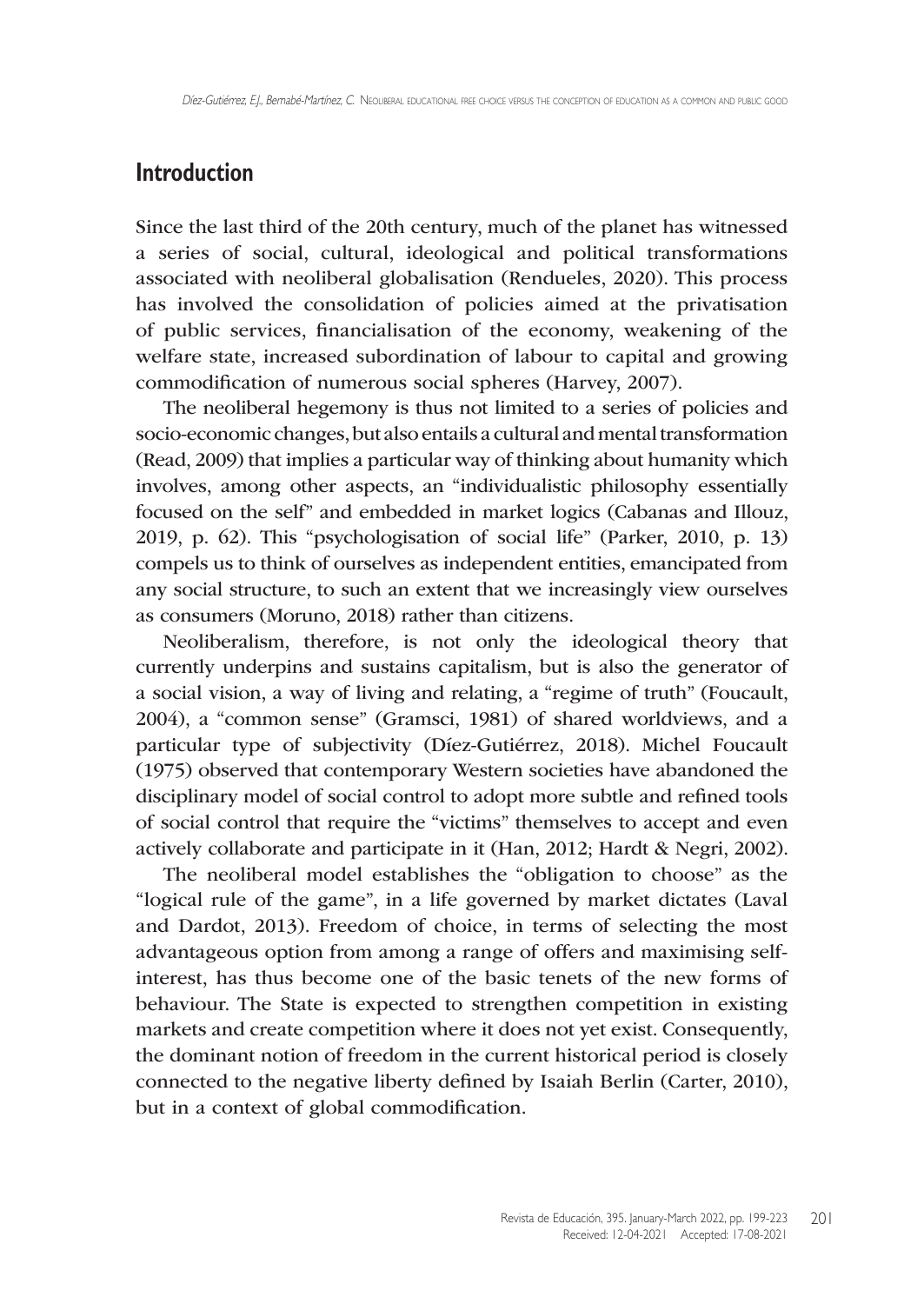The prevailing image under neoliberal subjectivity is that of "individual freedom but not political freedom" (Villacañas, 2020, p. 105), which is exercised within a market logic. Furthermore, this freedom is blind to social structures, the material conditions of life and the relations of domination that underlie it and influence our behaviour (Beauvois, 2008). Under this ideological umbrella, the experience of freedom implies the paradoxical aspiration to maximise non-interference with the individual's desire, while at the same time the individual minimises his or her political freedom to intervene in the social structures and relations that dominate and condition him or her.

This substantial shift was evidenced by Margaret Thatcher's (1987) notorious observation in a now famous interview when reflecting on the concept of *society*: "There is no such thing! There are individual men and women and there are families". Her negation envisages a social reality viewed not as a constellation of shared structures that determine our life opportunities, but as the sum of individual wills divorced from any kind of social power structure that conditions them.

Thus, if neoliberalism implies a profound change in the economic and social playing field and in the subjectivity and desires of those who participate in it (Han, 2012), it is worth investigating how this affects the sphere of education and how this sphere, in turn, actively participates in this shift. The late 20th century witnessed the emergence of a global trend towards the privatisation of education systems (Verger, Zancajo, and Fontdevila, 2016) and the commodification of the "educational economy" (Ball, 2014). This process, from which Spain has not been exempt (Bernal and Lacruz, 2012), has led to the increased involvement of private actors –especially business– in the provision of education services. In addition, "market mechanisms" (Bonal and Verger, 2016) and "business logic" have been incorporated into education (Rodríguez, 2016), often accompanied by a model of educational philanthrocapitalism (Saura, 2016) linked to Big Tech digital platforms (Saura, 2020).

The effect of neoliberalism on the Spanish education system has been to shift the central principles and policies of education towards a vision based on market dynamics and culture. Management and administration tools more properly associated with private companies have been incorporated into schools, individualising goals and rewards and transforming families into "school consumers" seeking to maximise their opportunities. Competition is encouraged between schools as these vie for higher positions in the rankings, while school management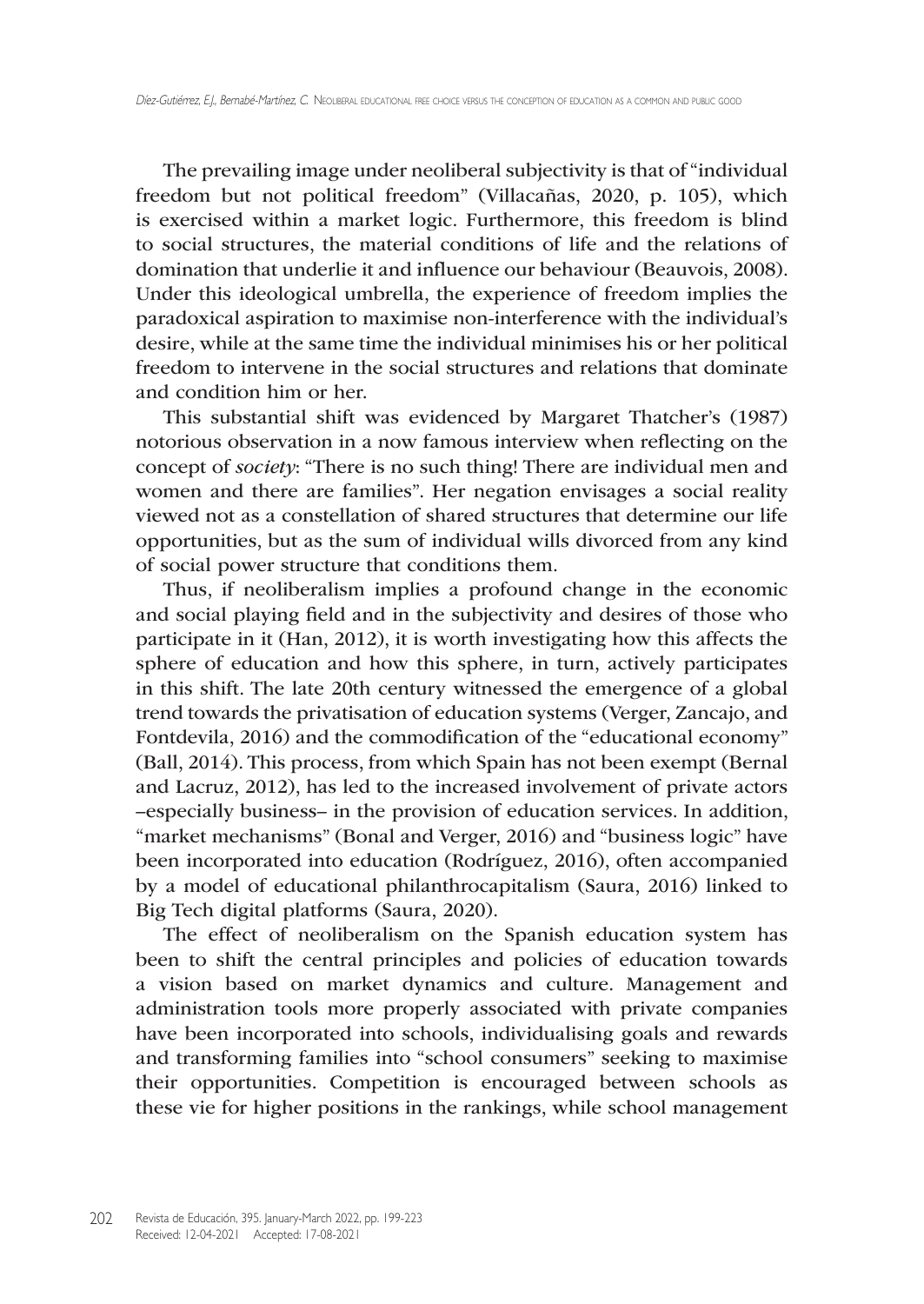practices driven by performance targets oblige teachers to compete with each other and convert "star teachers" into marketing products. Hence, competition becomes a way of internalising the demands of profitability, while at the same time generating disciplinary pressure via increased workloads, shortened deadlines and the individualisation of wages, undermining forms of collective solidarity in education communities (Díez-Gutiérrez, 2018).

This neoliberal approach entails a progressive shift whereby education is increasingly viewed as a commodity and less and less as a right, and is managed, organised and regulated more as a business than as a public service. The purpose, principles and objectives of education have been increasingly linked to market demand, to the detriment of the integral development of students or the needs of the social community in a broad democratic sense. Such transformations clash with the concept of education as a common good, which assumes, as Cascante (2021) argues, that education does not spring solely from individuals as the subjects of rights, but also from the community. Thus, beyond individual rights operating in the field of education, commonly agreed democratic interests must be safeguarded, because education arises from the community and the community must therefore benefit from it. Hence, it can be argued that the way in which educational freedom is conceptualised or addressed will also affect the possibilities for education to be not only a public good, but also a common good (UNESCO, 2015).

The present research analyses the interface between freedom of education and school choice. Historically, freedom of education has formed a core element of educational debate in Spain, both at the time of establishing the 1978 Constitution (González and Hernández, 2018) and throughout much of the 19th and 20th centuries (Gómez, 1983). In recent years, however, the demand for such freedom has gained renewed strength. Educational freedom has to a greater or lesser extent penetrated several debates as the main argument. Thus, freedom of education and school choice have played an enormous role in the debates surrounding the education laws passed in the  $21<sup>st</sup>$  century (Briones and Oñate, 2021; Vintanel, 2017) and more specific, regional controversies such as the so-called parental PIN or educational veto in the Regions of Murcia and Andalusia (Climent, 2020; Fernández, 2020) and the laws on plurilingualism in the Region of Valencia (Alonso and Pérez, 2018; García, 2015).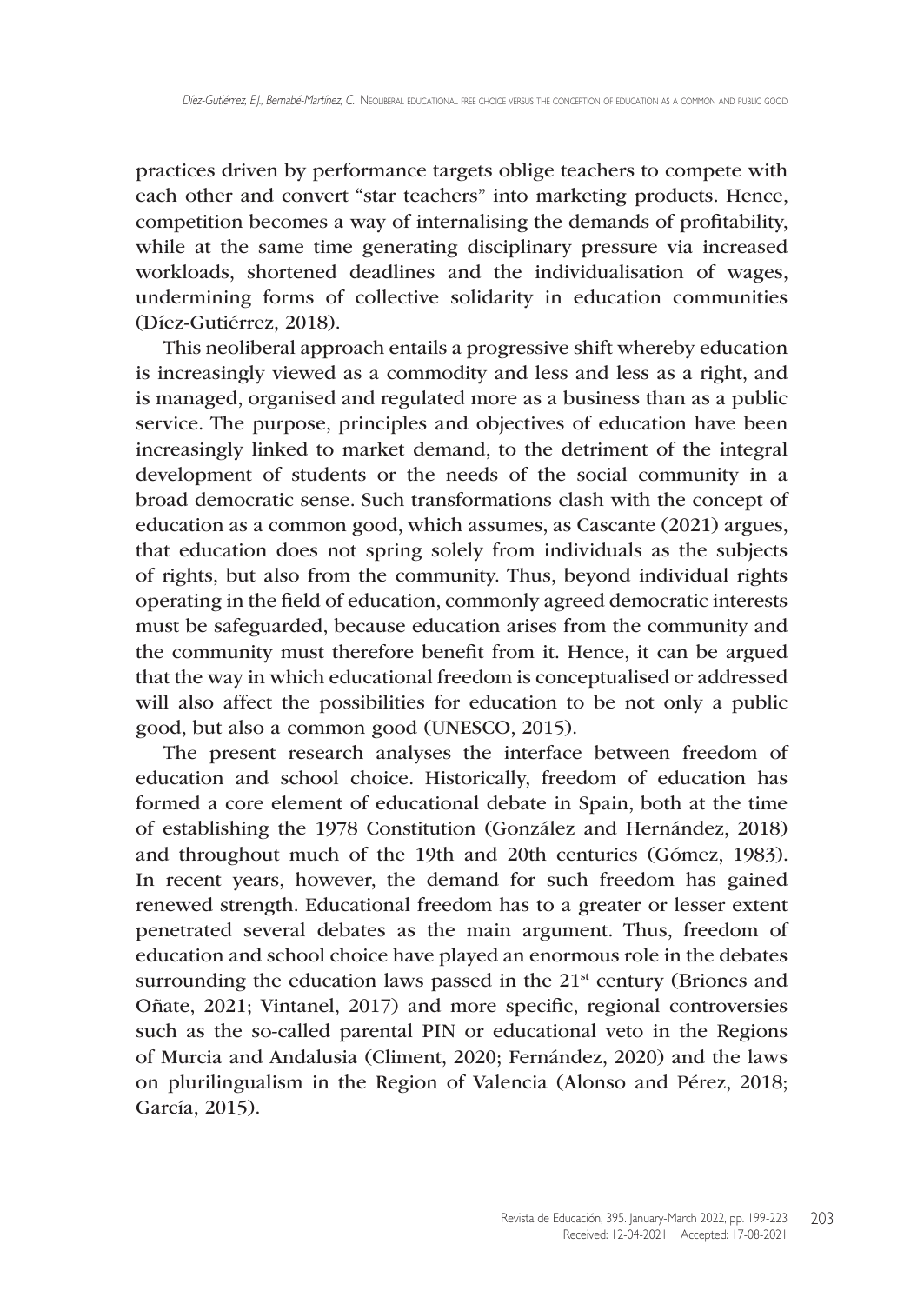This creates the need to analyse what kind of freedom is projected onto and from education and determine whether the educational sphere is thought of from the perspective of negative liberty in a context of growing commodification and individualism (the freedom, for example, to choose a school or a type of education without interference from third parties, whether the community or the State) or from a positive, republican perspective that assumes educational freedom is based on an egalitarian distribution of power that enables the various agents involved to intervene democratically in this sphere.

### **Method**

This article analyses recent shifts in the concept of educational freedom in Spain and explores how these have impacted on the education system and will continue to affect it in the face of future challenges.

A systematic literature review (SLR) was conducted of research and publications related to the subject under study: freedom of education and school choice. The specific objectives were: (a) to identify the main theoretical approaches to the concept of educational freedom, understood as freedom of education and school choice; (b) to analyse the dominant meanings and implications for educational practice; and (c) to contribute to debate on the purpose of the Spanish education system today.

The review was carried out in accordance with the PRISMA (*Preferred Reporting Items for Systematic Reviews*) guidelines for a systematic review (Moher et al., 2009; Urrútia and Bonfill, 2010), enabling us to avoid, or at least minimise, possible biases (Moraga and Cartes-Velásquez, 2015).

Publications considered for inclusion comprised peer-reviewed scientific articles based on quantitative and/or qualitative methods, literature reviews and essays. References were identified by searching databases using the most suitable, relevant and frequent search terms (see Table 1) employed to refer to the subject in Spain.

Scopus, Dialnet and Web of Science  $(WOS)^2$  were systematically searched for all documents published between 1976 (beginning of the transition to democracy) and 2021 (present day), using Boolean

<sup>&</sup>lt;sup>2</sup> Scielo was also searched, but no significant references were found, so it was excluded from the analysis.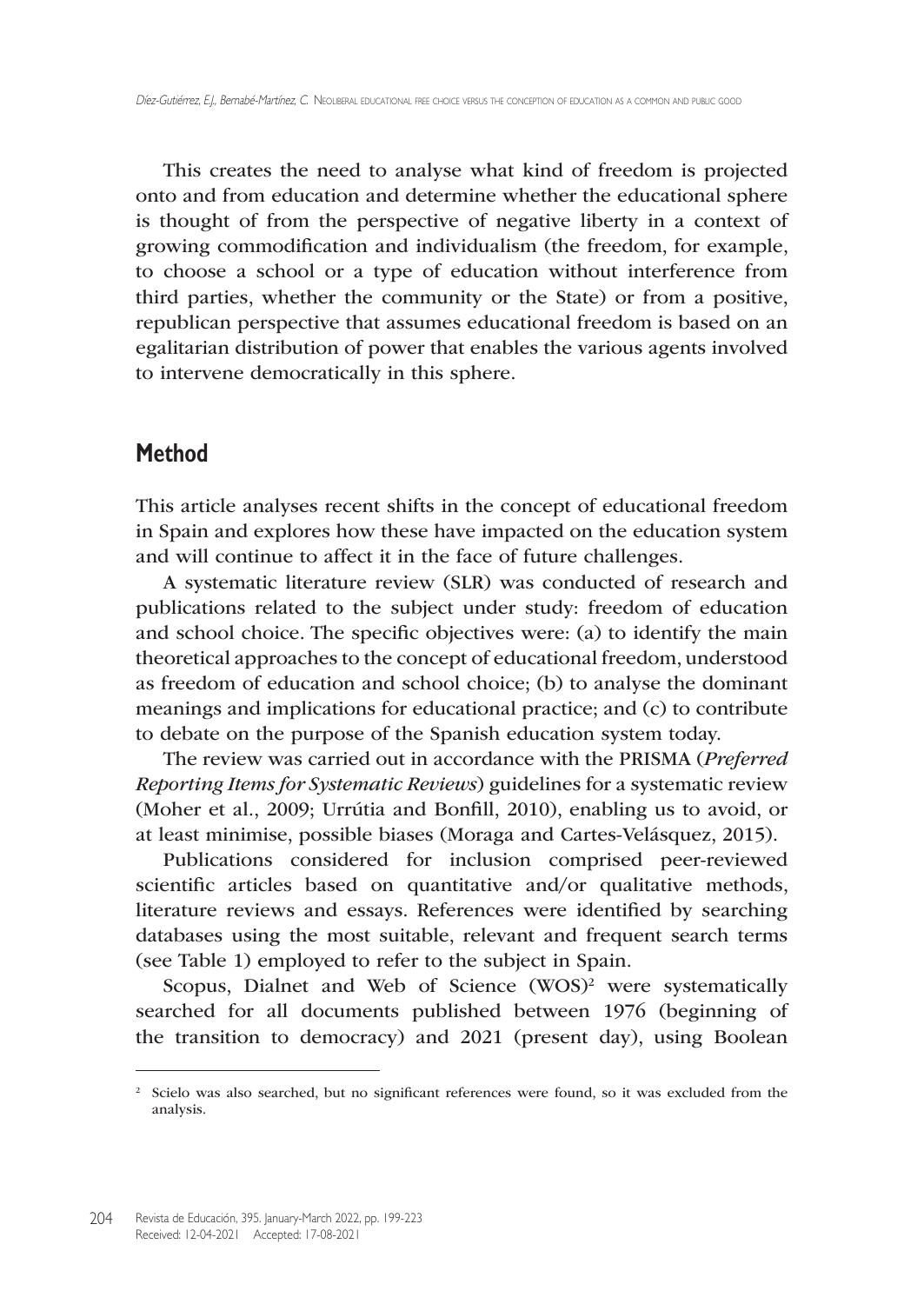operators. The content of the selected articles was read and analysed before mapping the current state of the question.

| <b>Database</b> | <b>Keywords</b>                                        | <b>Boolean operators</b> | <b>Search results</b> |
|-----------------|--------------------------------------------------------|--------------------------|-----------------------|
| <b>SCOPUS</b>   | "school choice"<br>[libertad de elección<br>educativa] | <b>AND</b>               | 158                   |
|                 | "freedom of education"<br>[libertad de enseñanza]      | <b>AND</b>               | 173                   |
| <b>DIALNET</b>  | "school choice"<br>[libertad de elección<br>educativa] | <b>AND</b>               | 428                   |
|                 | "freedom of education"<br>[libertad de enseñanza]      | <b>AND</b>               | 314                   |
| <b>WOS</b>      | "school choice"<br>[libertad de elección<br>educativa] | <b>AND</b>               | 83                    |
|                 | "freedom of education"<br>[libertad de enseñanza]      | <b>AND</b>               | 3                     |
| Total           |                                                        |                          | 1159                  |

TABLE 1. Search strategy

Note: Table by the authors.

The inclusion criteria were as follows:

- Publications about experiences or studies in Spain or in Spanish schools.
- The area of knowledge falls within the social sciences, teaching and education.
- Open access documents.
- The subject matter of the publications specifically includes the research subject and does not focus on related but tangential subjects such as academic freedom, civil liberties education or freedom during the educational process.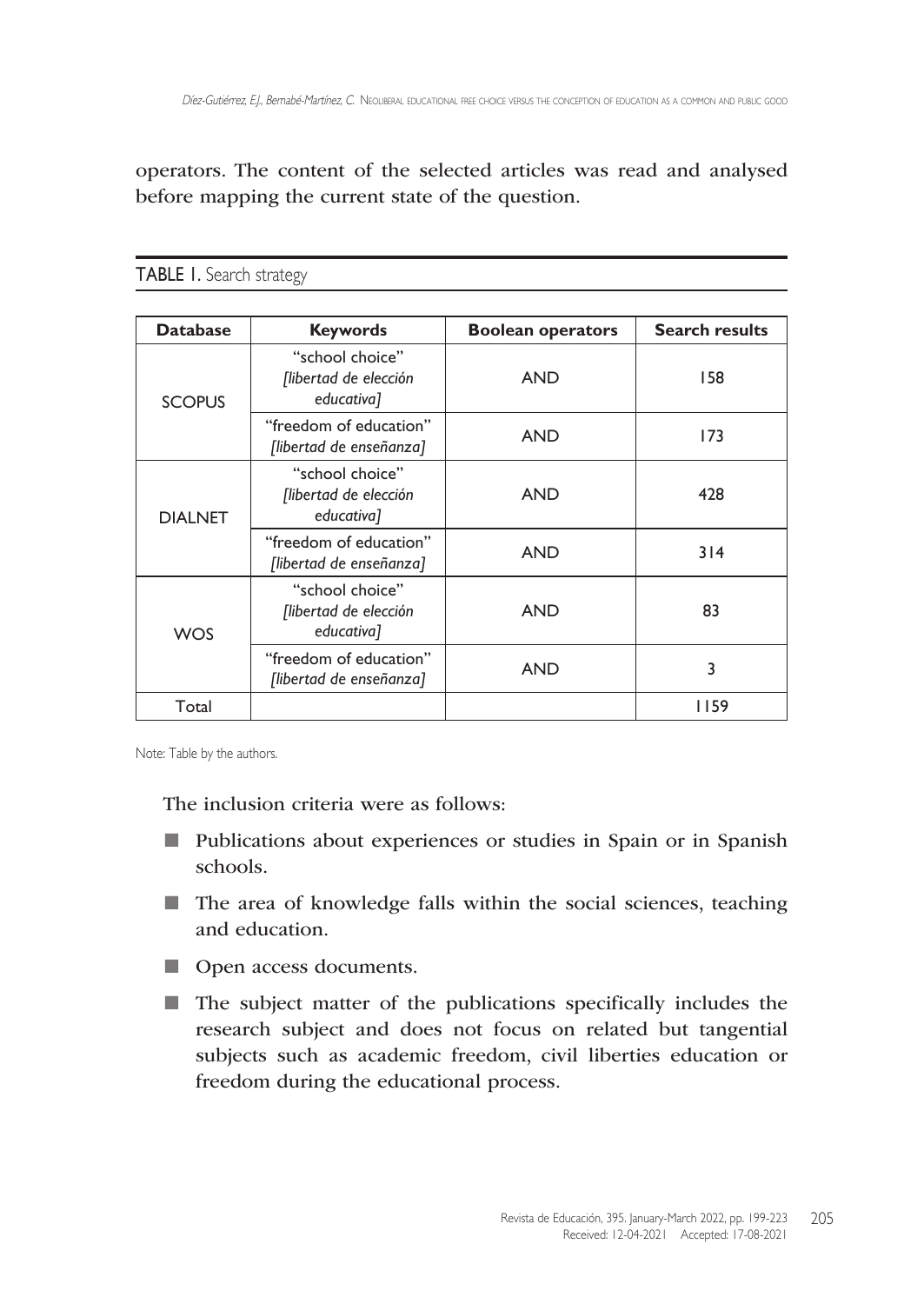In the first screening, we read the titles and abstracts and scanned the article contents, excluding any which (a) did not report an explicit approach to the concept of freedom of education and/or school choice, in the sense defined in our research; (b) did not report an analysis of the education system that rendered explicit a particular vision of freedom of education or school choice; or (c) reported intervention projects or proposals. After applying these criteria to the total of 1159 articles identified in the database search and excluding duplicates, 47 papers were selected for the systematic literature review. Fig. 1 summarises the process.



Note: Diagram adapted from Moher et al. (2009).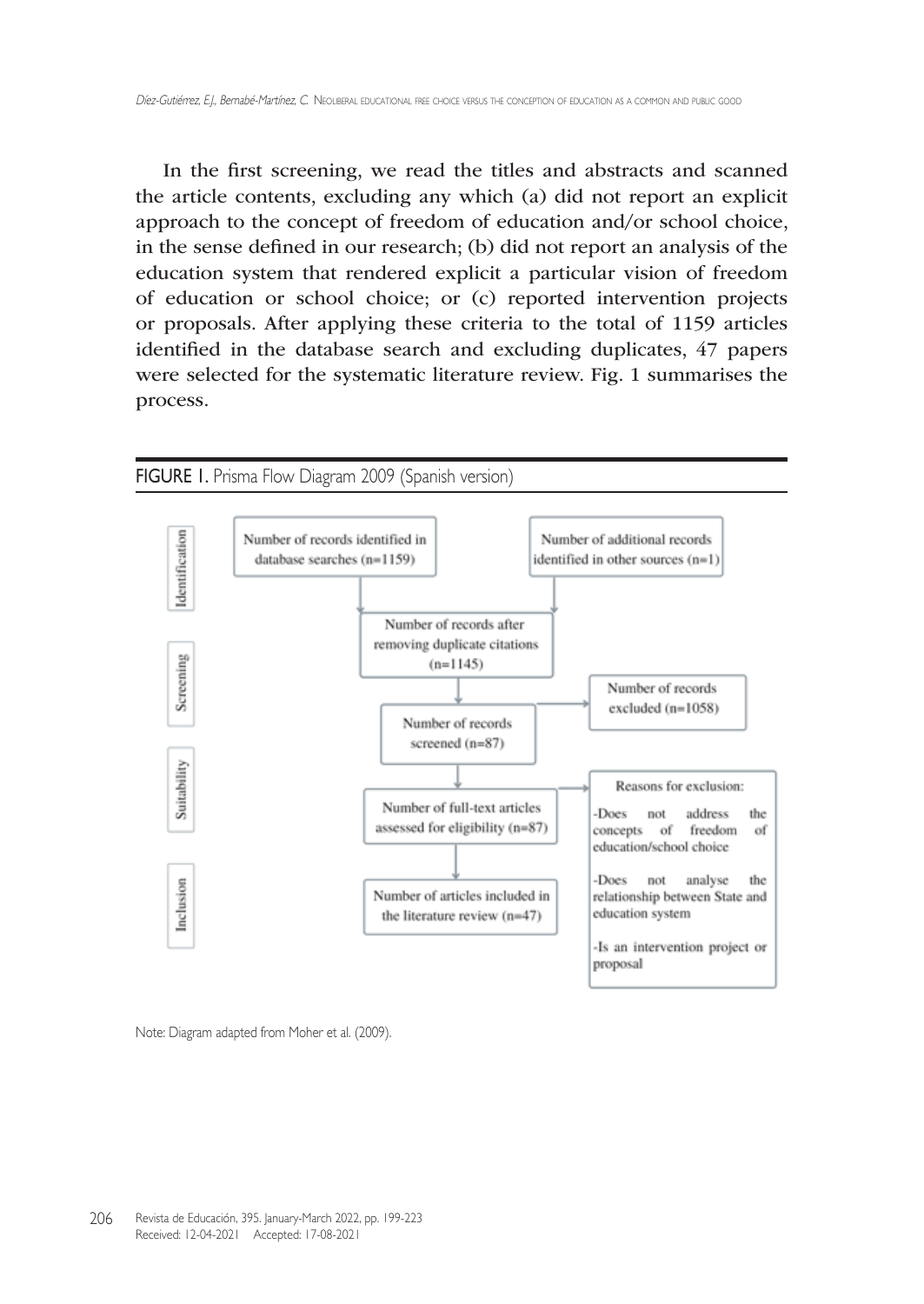This initial screening yielded an overview of the research subject, shedding light on the main political and epistemological approaches in recent times to the concepts of freedom of education and school choice, their implications for the Spanish education system and their associated values and elements. In our view, these empirical results will contribute to a better interpretation of the current debate on education and to critical reflection on the limits and potential of the Spanish education system.

Extended University of York criteria (Centre for Reviews and Dissemination, 2009) were applied for validation: study inclusion and exclusion criteria, relevance and appropriateness, quality assessment, data description, currency, impact and sufficiency. The inclusion and exclusion criteria have already been given above in the section describing the screening process. Relevance and appropriateness were ensured by identifying those studies that were most relevant to the research subject. Quality assessment and data description refer to the validity and soundness of the research method employed and the robustness of the data obtained. The criterion of time is aimed at obtaining a diachronic perspective of the research subject. The criterion of currency was met by including significant contributions from the 1970s to the present, retrieving the most recent advances in the field. Figure 2 shows the number of articles selected by decade of publication. With regard to the criterion of impact, all articles reviewed were published in prestigious, high-impact, peerreviewed journals. Fulfilment of the sufficiency criterion was satisfactory, with the final inclusion of 47 publications.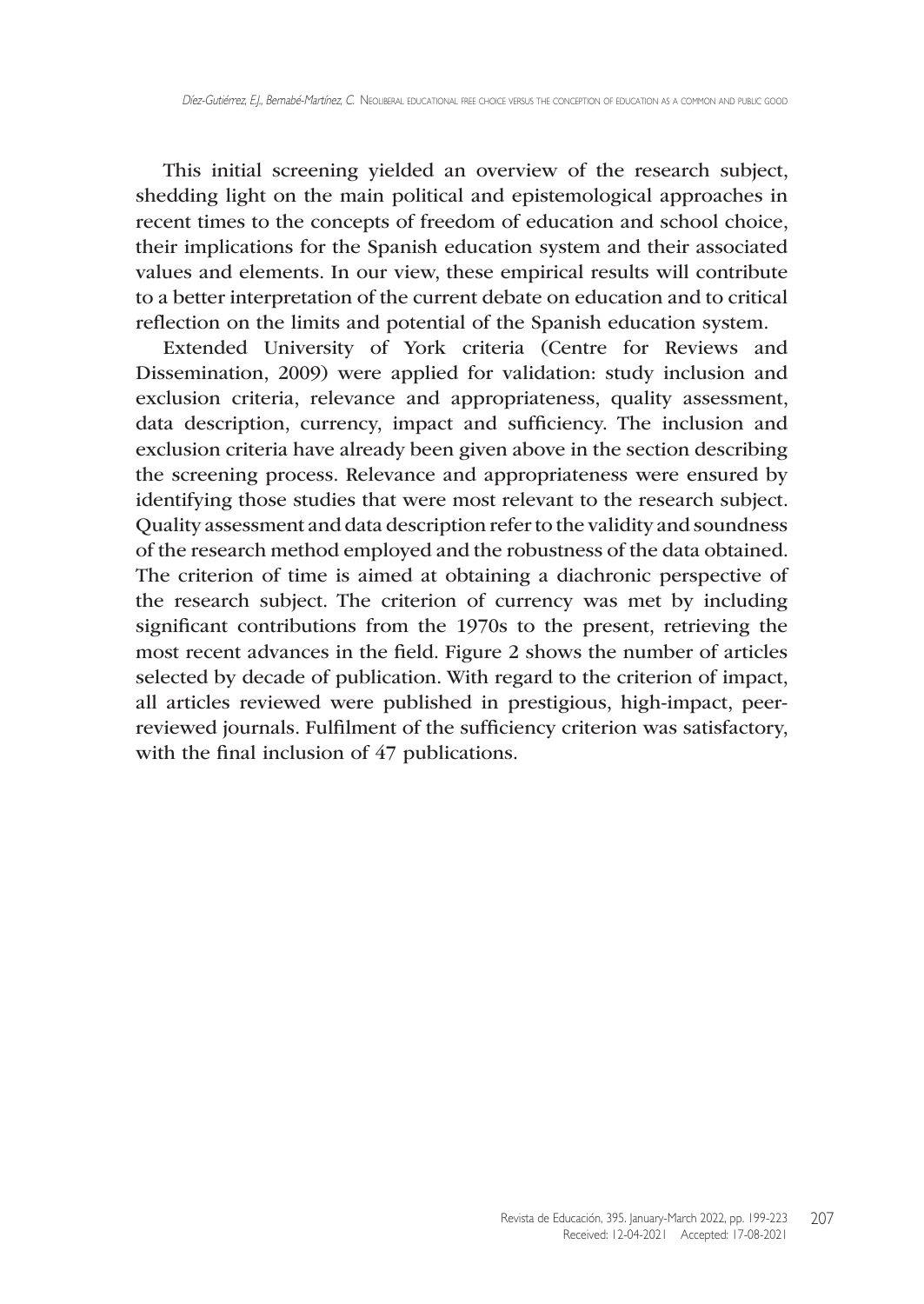

FIGURE 2. Decade of publication of the articles included in the literature review

The process employed was sequenced as follows. Having selected the publications that met the study criteria using the Mendeley reference manager, a coding guide was drawn up using the Microsoft Excel software program, detailing the criteria for coding the characteristics of the studies reported in the selected articles, in accordance with the specific objectives of this review. The sections on objectives, methods, results and conclusions of the articles were reviewed in order to extract the following information identified in the categories: year of publication, authors, author affiliation (university or non-university), journal quality in rankings, type of study (intervention, descriptive-empirical or theoretical), methods used, sample, data collection sources, results and conclusions according to the specific objectives of the present literature review, proposals or recommendations and limitations given. We also included the defining framework of educational freedom –freedom of education and school choice– as a category of analysis. These categories were established in a verification protocol that was applied to each document.

An analysis of these articles revealed an interesting distribution over time, whereby the preliminary results, screening and relevance criteria all

Note: Table by the authors.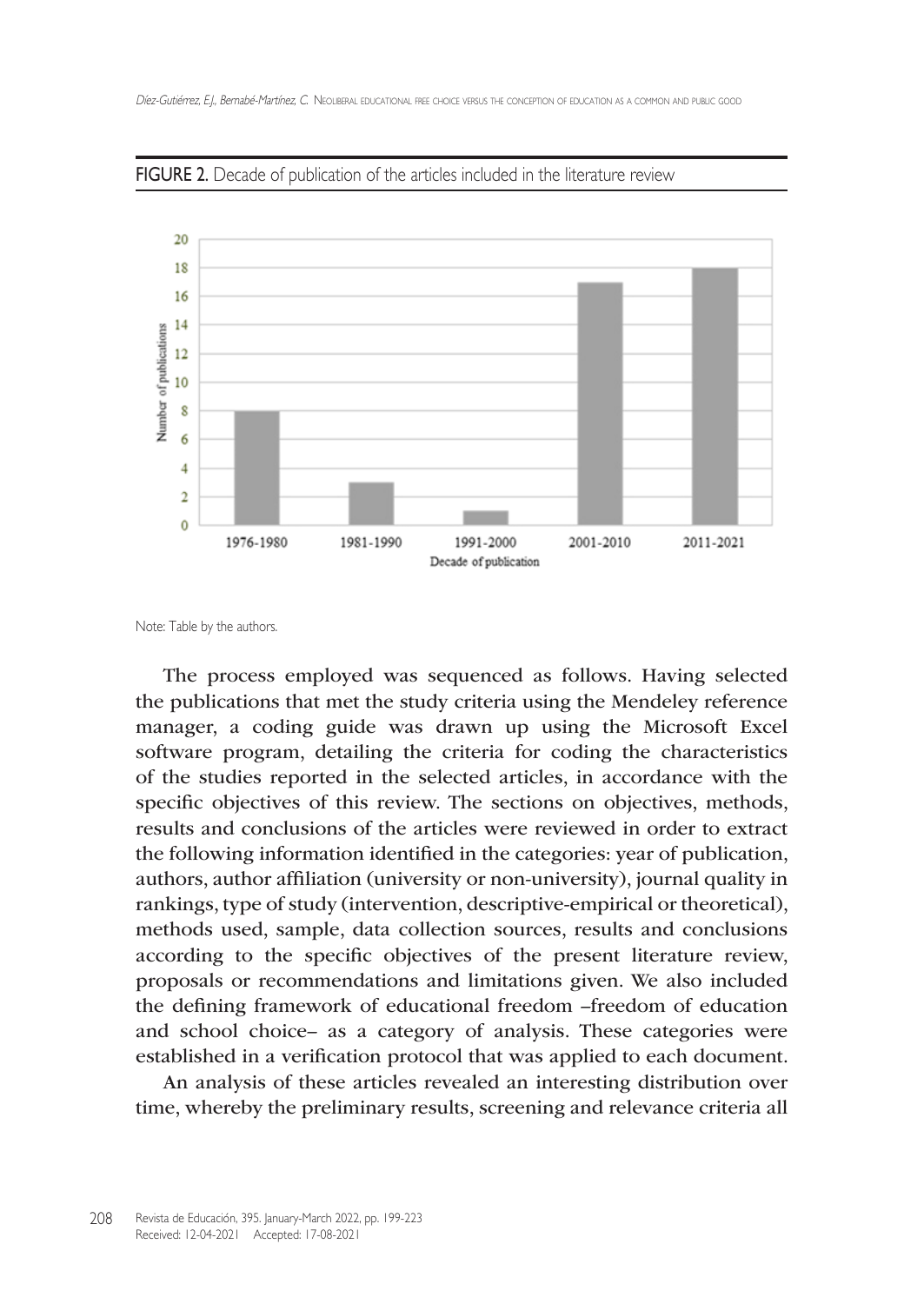indicated a high concentration of publications in the late 1970s, followed by a significant decline that was reversed in the early 21st century and has continued to the present day (see Figure 2). We believe this distribution reflects debate at the time of writing and adopting the Spanish Constitution over its article 27 referring to freedom of education, which was one of the most controversial and contentious provisions (Villamor, 2007; Mayordomo, 2002), followed by renewed interest in this question in response to subsequent legislative modifications: LOE (Organic Law on Education) in 2006, LOMCE (Organic Law to Improve Educational Quality) in 2013 and LOMLOE (Organic Law modifying the LOE) in 2021 (Briones & Oñati, 2021; Celador, 2016; Guardia, 2015; Vidal 2017).

### **Results**

In relation to the first of the study objectives, we identified two main, broad categories of theoretical approaches to the concept of educational freedom: one based on a legal, historical or philosophical-political perspective, encompassing general reflections on the meaning of education or specific applications (school choice, academic freedom, homeschooling, single-sex education), and a second focused on educational freedom in terms of school choice, analysing implementation in given contexts. These approaches enabled us to explore the way in which different disciplines enter into dialogue and determine, from different angles, the state of our research subject.

First, a review of texts analysing the evolution of the concept or its topicality at different times revealed a *historical shift* in use of the concept of educational freedom. In the 19th century, in countries such as France, freedom of education (in terms of the freedom of private entities to create schools and the freedom of families to choose education in accordance with their convictions) was the banner under which the clergy united to combat the advance of public instruction (García, 2018; Puelles, 1993), whereas in Spain, the situation was to some extent the reverse, and freedom of education became one of the central demands of liberal sectors in order to guarantee a counterpoise in civil society to a State strongly dominated by clerical and conservative sectors (Hernández-Díaz, 1982; Martín, 2008; Molero, 2005; Vilanou, 1982). This discursive logic was to change during the 20th century, especially from the Second Republic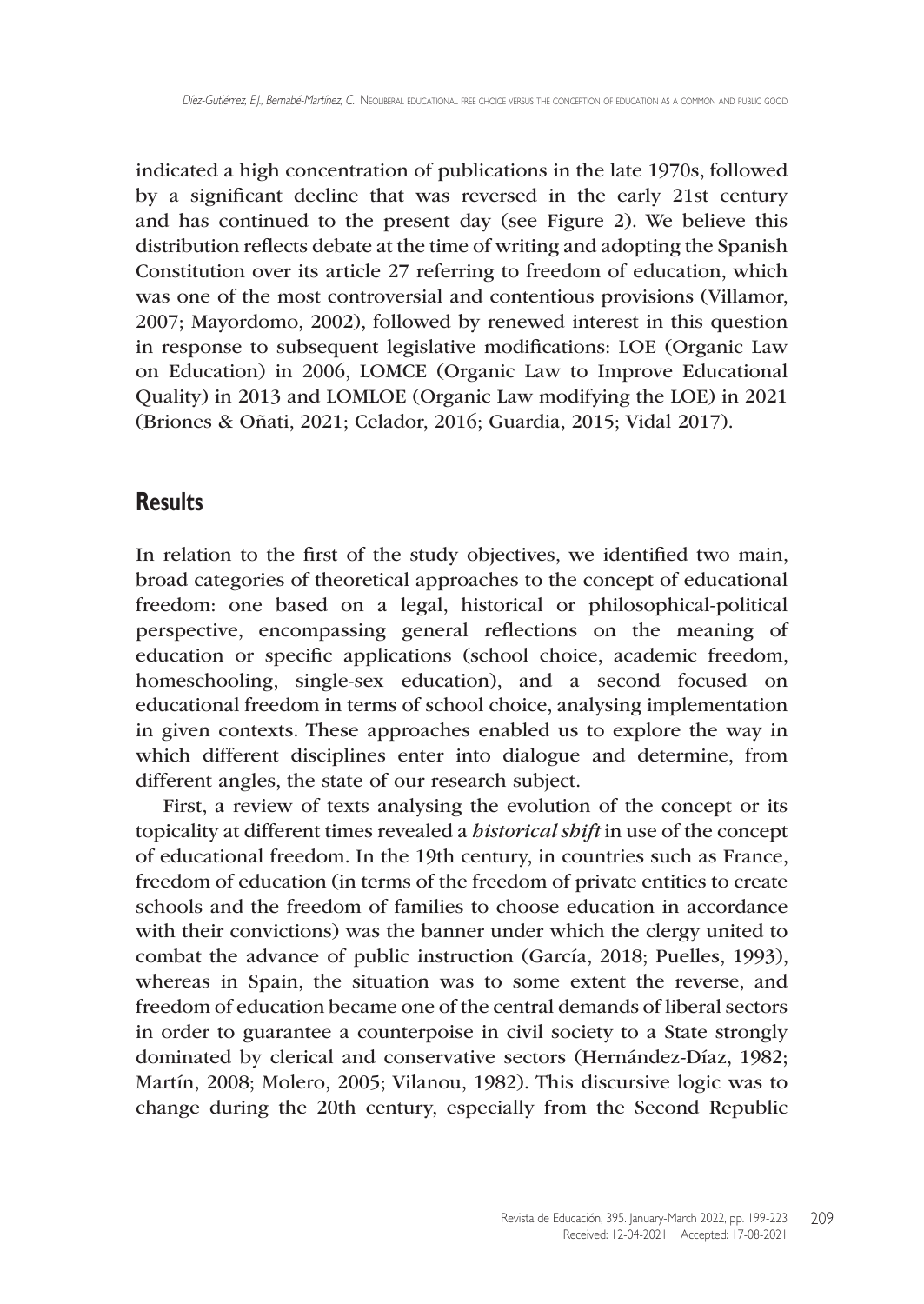onwards, when educational freedom, associated with the freedom of families to create schools and choose their educational model, became a demand that was closely linked to the defence of religious education and conservative private initiative (Gómez, 1983). As we shall see below, this interpretation of freedom became one of the main arguments in demands for an agreement on State-subsidised private schools after the dictatorship.

Between the late 1970s and early 1980s, in the context of the constitutional process, the debate on educational freedom was clearly central in various publications. The common thread running through all of them was a vindication of this freedom as a means to defend *religious freedom* (González del Valle, 1979) and "the rights of the Church in the field of education" (Guzmán 1979, p. 180) associated with the Concordat between Spain and the Vatican, and thus counter the risk that the democratic regime would lead to greater State influence –or even a monopoly– in education through State schools (Gómez, 1979; Hengsbach, 1979). According to this approach, such freedom would only be possible by maintaining a "progressive critical distrust of the State", as Gómez argued (1979, p. 137), and by guaranteeing the "right to freely establish and govern educational establishments" and the "preferential right of parents or guardians to elect the education of their choice for their children" (Martínez, 1979, p. 217). Furthermore, there was a demand that such "freedom" not be reduced to a mere "formality" because of lacking the "real conditions" (Orlandis, 1979, p. 117) or "economic means" (García-Hoz, 1979, p. 39) to render it viable, nor should it be subordinated to the development of the public education system (Hervada, 1979). In other words, an early defence appears to have emerged of what would become the agreement on State-subsidised private schools, whose main beneficiary was the Catholic Church, which today still controls six out of every ten such schools (Fayanás, 2018; Rogero-García and Andrés-Candelas, 2014).

Subsequent approaches in the 21st century evidenced more clearly the conjunction of the three elements that seem to be most strongly linked to freedom of education: the freedom to create schools reflecting a particular ideology, the freedom of families to choose a school and educational model, and to a lesser extent, academic freedom (Guardia, 2019; Llano, 2006; Vidal, 2017). With regard to the first two (school creation and school choice), Viñao (2019) observed that these eventually became part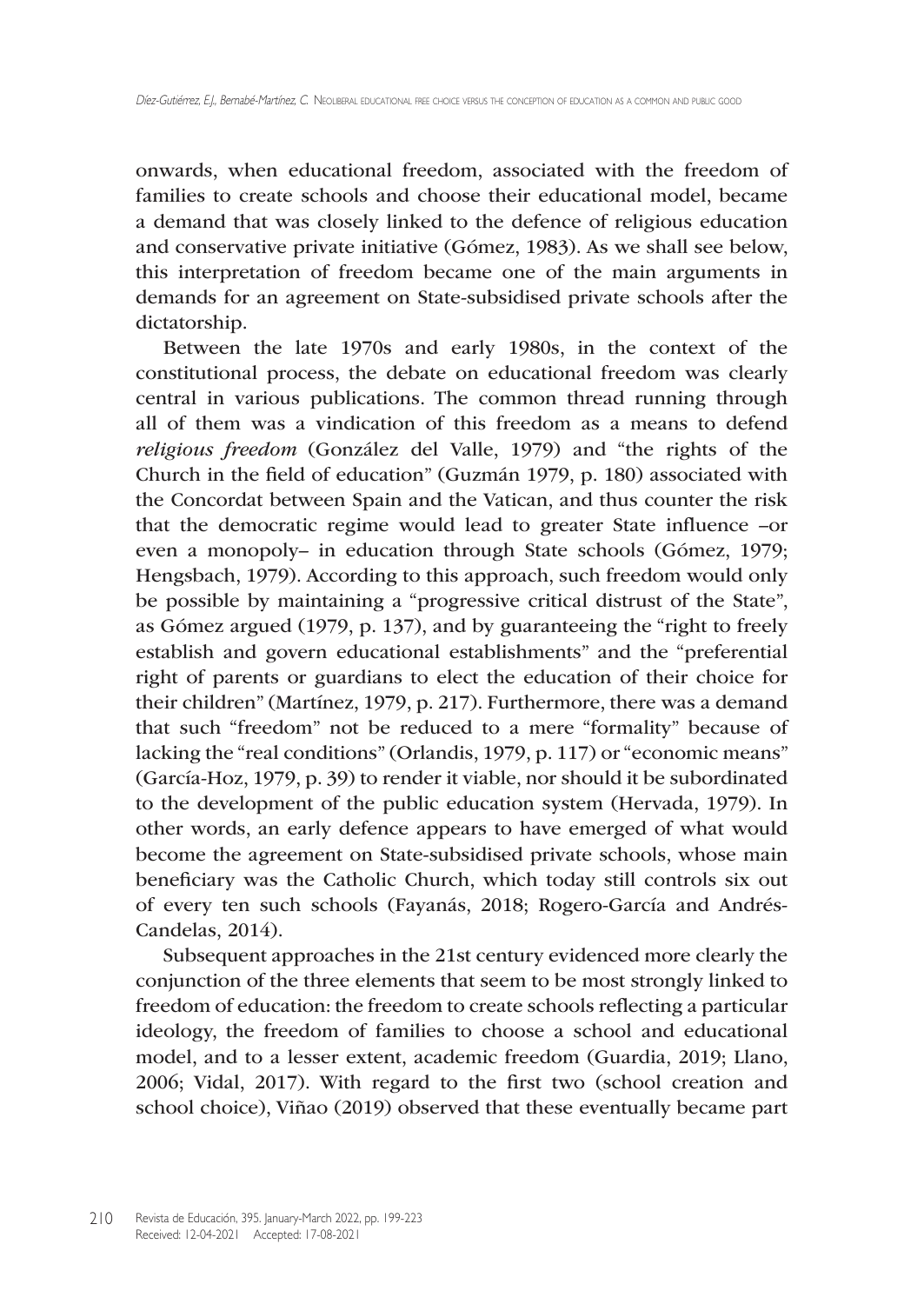of the dominant interpretation of the freedom of education established in article 27 of the Spanish Constitution, despite its ambivalence.

On numerous occasions, this specific meaning of freedom of education has been used to argue in favour of the system of State-subsidised private schools (Guardia, 2015), single-sex education (Báez, 2019; García-Gutiérrez, 2004) and homeschooling as extensions of this freedom (Llorent-Bedmar, 2004; Monzón, 2011). Thus, the right to education and freedom of education emerge more as opposing elements to be *balanced*  (Hernández, 2008; Murgoitio, 2018) than as complementary components.

We also found critical approaches that explicitly distinguished between freedom *of* education and freedom *in* education, although they continued to associate the former with "private initiative", while the latter was associated with "civic freedoms in the field of teaching", "academic freedom" and "participation of the school community" without any "ideological dirigisme by the public authorities" (Dutra, 2002, p. 4). Within this approach, Prieto and Villamor (2018) have argued that in the current context, "the reference to school choice is, therefore, a narrowing of the consideration of freedom in education (...) The use of this meaning of freedom implies an economic conception of education" (p. 24).

A constant feature observed in the review was related to mistrust or rejection of the State in the field of education, which was articulated in various ways: rejecting the State's educational monopoly as being incompatible with pluralism (Guardia, 2019; Murgoitio, 2018); desiring less interference by the "State in the education of families" (Llano, 2019); and associating the State's greater influence in education with dynamics opposed to freedom (Blanco, 2009) or tending towards "neutralising nihilism" (Llano, 2006, p. 183).

This stance reflects a demand that public education be "ideologically neutral", arguing that it is the ideologies of private schools that will guarantee social and educational pluralism (Celador, 2016). Besides the difficulties in defining the concept of neutrality (Llano, 2019) and the fact that all "education is political" (Carbonell, 2019), this line of reasoning demands the absence of ideology on the part of the public authorities while at the same time defending the right to opt for a particular ideology in the private sphere. According to this approach, freedom of education is not constructed through the plurality of teachers in State schools, but by creating the possibility –only available to a limited segment of the population– of escaping from the public education system.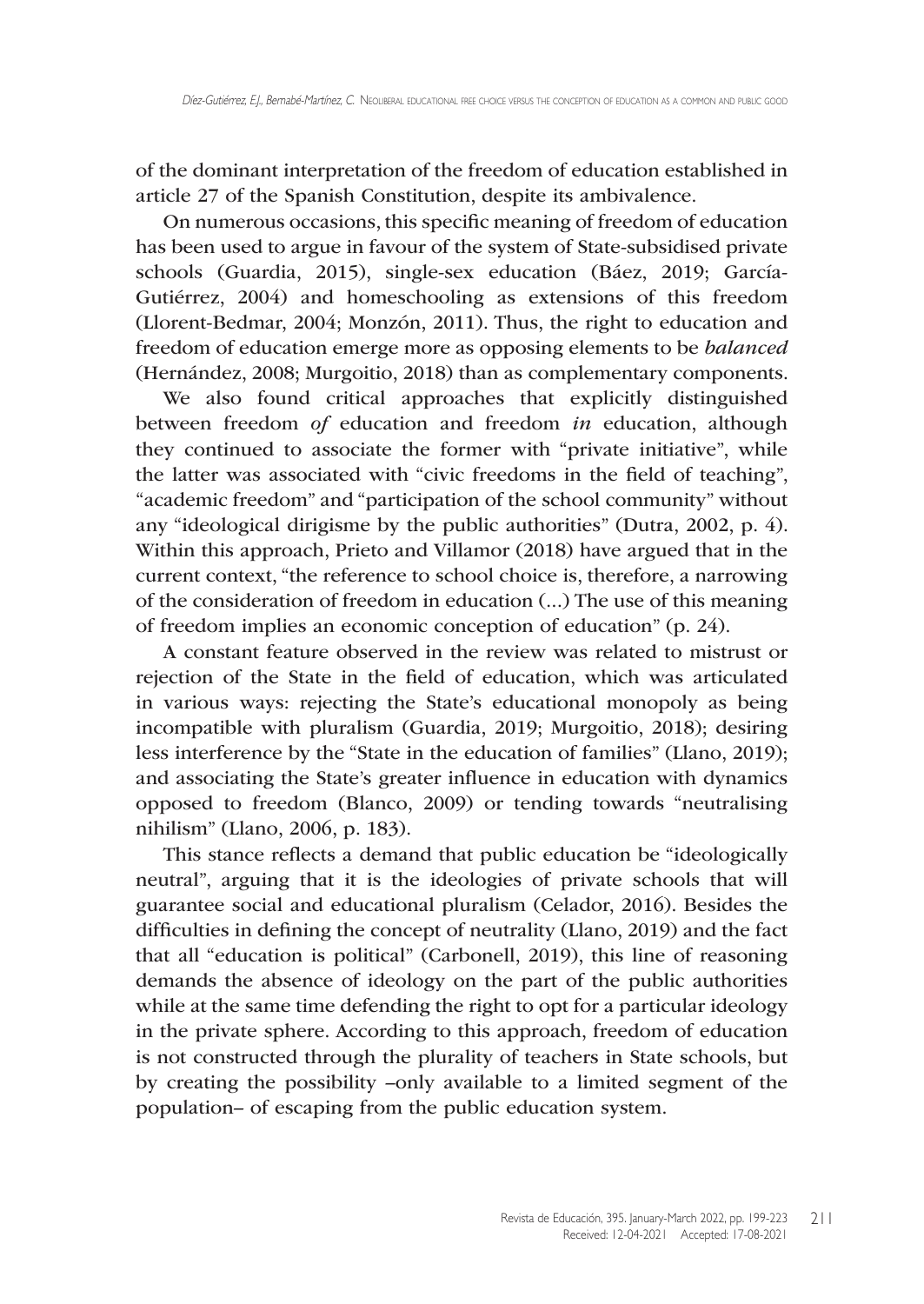Such an argument reflects the increasing penetration of market dynamics (Andrada, 2008) or "quasi-market" systems (Maroy, 2008) in education, which involves the creation of an *educational offer* that places certain families in the position of exercising "their *freedom*", mainly through the "choice of school", assuming the role of *consumers* (Olmedo-Reinoso and Santa Cruz, 2008). This very different approach to "freedom" has witnessed an unprecedented surge in popularity in recent years, and is propounded by conservative and neoliberal sectors that view education as an investment, students and families as customers and the educational authorities as a mere regulatory body between agents and investors, and claim to offer "free choice" in a markedly asymmetrical and unequal scenario for *all* families in terms of cultural capital, income and information (Bernal and Veira, 2019; Sanz-Magallón et al., 2021; Villarroya and Escardíbul, 2008).

Our literature review also revealed that since the late  $20<sup>th</sup>$  century, educational freedom seems to have become more associated with a defence of freedom of *choice* under market logics, and much less with a concern for religious or moral questions, as if there had been a shift *from the pulpit to the marketplace*. Indeed, some of the recent studies examining the question of religion in education do not even include an in-depth discussion of the concepts of freedom of education or school choice (Jiménez, 2011; Sanjurjo, 2013). Thus, freedom of choice appears to be increasingly linked to issues related not so much –or not exclusively– to the denominational or ideological nature of State-subsidised private schools, as to the possibility of seeking competitive socio-economic and cultural advantages. Examples include the *possibility* of escaping from depressed areas (Bernal and Vera, 2019; Valiente, 2008), "taking refuge" from educational or social problems (Fernández and Muñiz, 2012; Rodríguez et al, 2014; Rogero-García and Andrés-Candelas, 2014), maintaining middle-class status (Andrada, 2008) and accessing better "educational quality" based on a school's "reputation" (Peláez-Paz, 2020).

From this it can be inferred that within the obvious plurality of approaches to educational freedom, the "package of freedoms" (Llanos, 2006 and 2019) that it represents seems at present to have condensed around the freedom to create privately owned schools and for families to choose an educational model in accordance with their personal convictions. Moreover, this interpretation is located in a context of increasing commodification of education, social inequality and rejection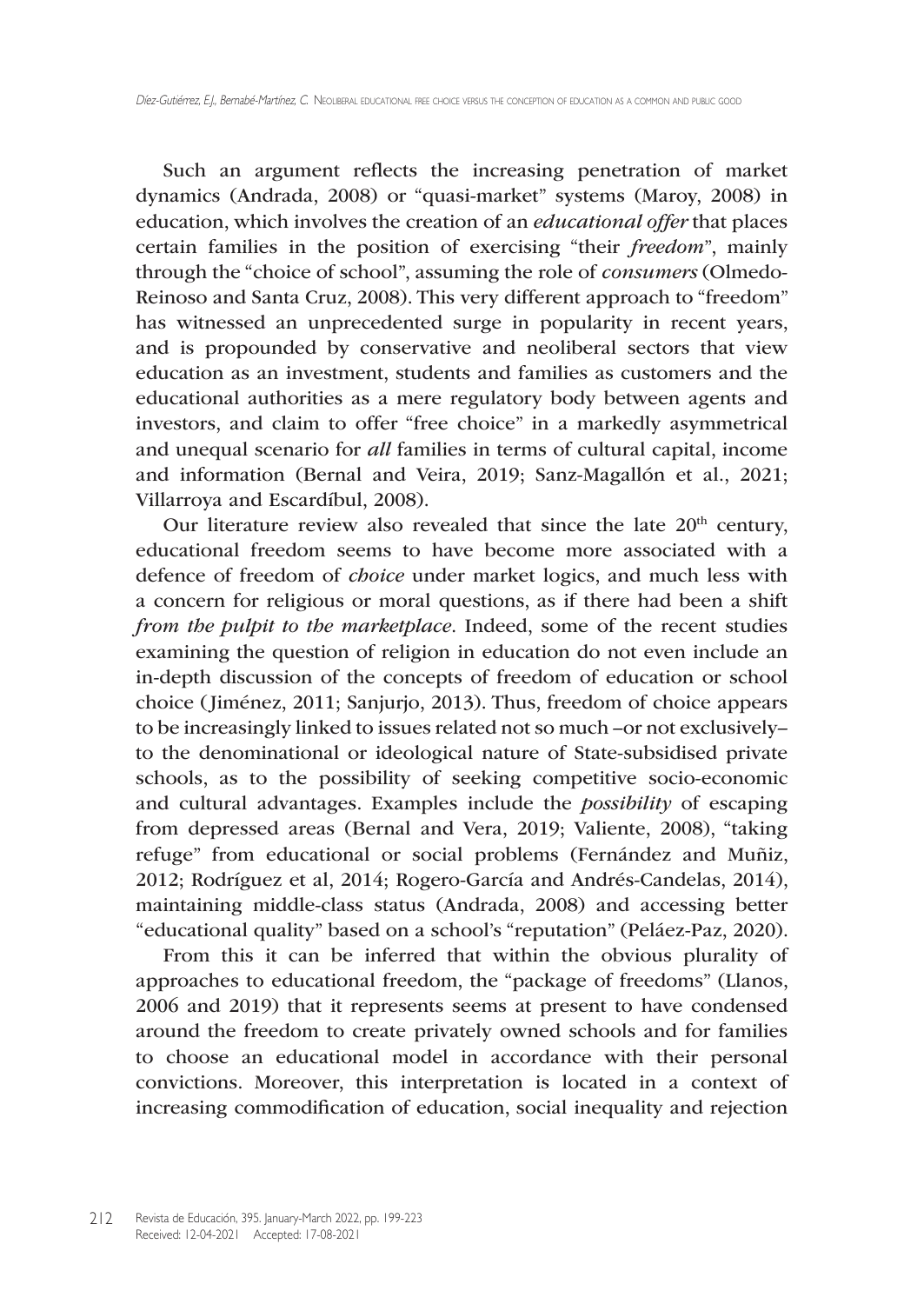of the State and public authorities as an element of cohesion. These three factors (narrowing of freedom of education, rejection of the State and commodification of the education system) provide a glimpse, in relation to the second of the study objectives, of the consolidation and possible dominance of a *neoliberal interpretation of educational freedom*. Such a framework would necessarily imply the commodification of relations in education, not only in terms of content, management and organisation of schools, but also in terms of the roles, desires and relations of their actors (Cascante, 2021).

## **Discussion and conclusions**

It is evident that the concept of freedom of education has coalesced in its neoliberal sense within the context of an increasingly commodified education system. Meanwhile, for some of the critical positions, the debate resides in how to correct its less desirable effects, such as segregation or discrimination, without questioning the premise that the less interference from the public authorities (beyond setting minimum educational standards), the greater the freedom of education (Sainz and Sanz, 2021).

There are some contradictions in this framework. On the one hand, the right to choice of school can never be universal without absolute equality of conditions for families to select from an infinite educational offer. The evidence, however, seems to point in the opposite direction, towards a "segregation" effect (Andrada, 2008; Fernández, 2008; Gómez, 2019; Madaria and Vila, 2020; Mancebón and Ximénez, 2007; Murillo et al., 2021; Olmedo-Reinoso and Santa Cruz, 2008; Pérez, 1998; Sainz and Sanz, 2021), because such freedom of choice often excludes or does not exist for a large part of the population that lacks sufficient material conditions to exercise it. Furthermore, as Pérez (1998) has observed, in several instances, freedom of education has increasingly been interpreted to mean the "freedom to impose the school's ideology" (p. 142). In other words, rather than reflecting a desire to broaden the diversity of educational options by increasing the variety of choices available to all families regardless of their social status, this demand for greater freedom of education instead serves as a means to guarantee that a school's given ideological framework or ideology will be maintained by its owners.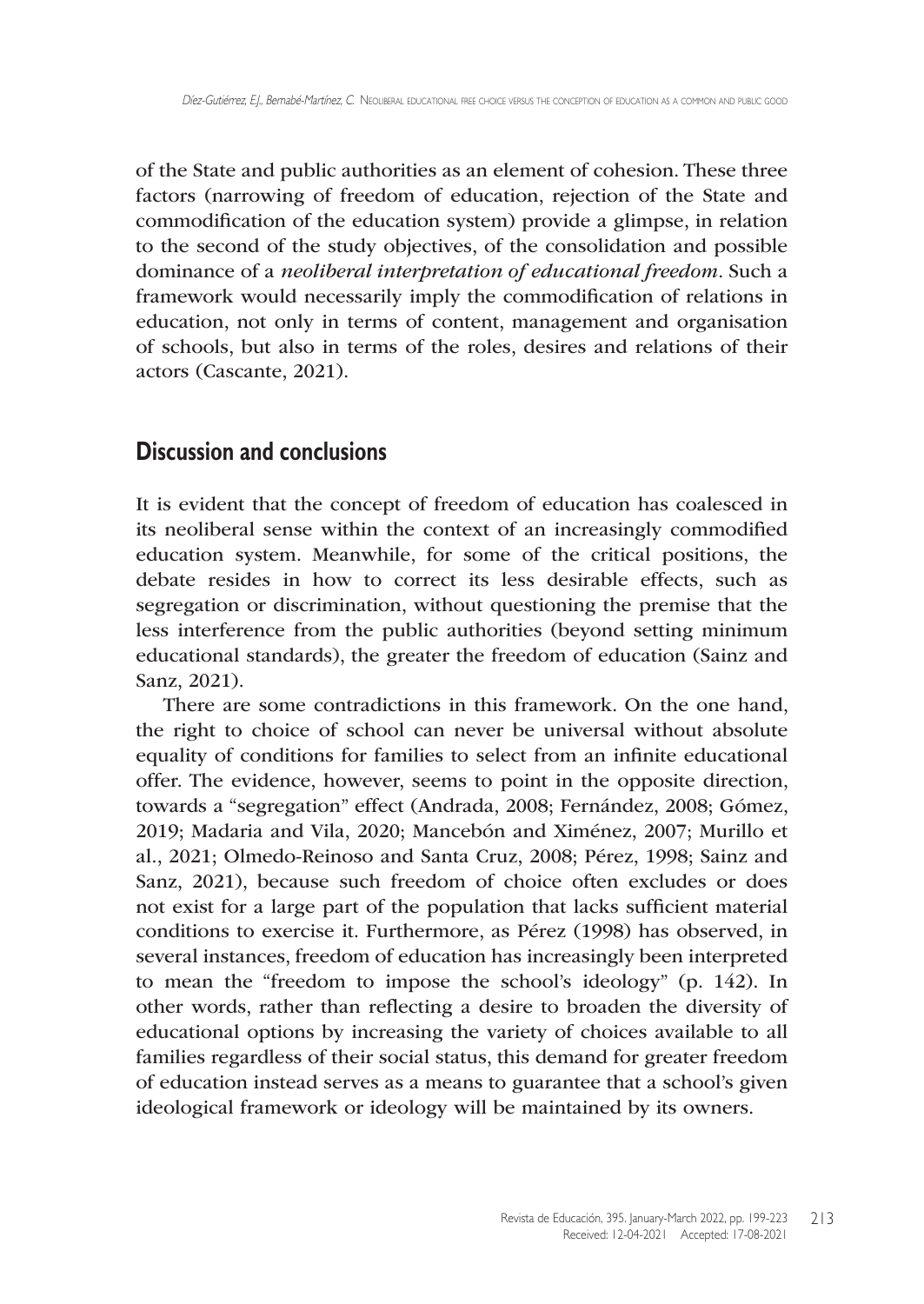Second, the freedom of education associated with the creation of schools governed by a particular ideology operates in a context where the resources necessary to create such schools are unevenly distributed and the number of sectors with the actual capacity to create such schools (whether or not these are partially supported by the State) is consequently limited. Thus, the education system that actually exists is not based on a wide range of educational options from which families select that which most closely reflects their aspirations or values. On the contrary, the landscape indicates that most alternative options to State schools fall within one particular ideological and denominational sector. Furthermore, such *choice* is often not so much a choice of ideology as a desire to maintain status or avoid precarious educational environments. The freedom to create and choose a school, as proposed in the Constitution as a safeguard clause for a particular ideology and religious affiliation, now seems to have become an excuse for perpetuating an eminently discriminatory model.

Thus, we consider it important to insert into the academic debate the way in which neoliberal educational freedom is closing the doors to an exploration of a *republican meaning of educational freedom* (Garzón and Díez-Gutiérrez, 2016), defining republican freedom as that which aspires to an "absence of domination" (López de Robles, 2010) and which does not derive from the mere absence of State or third party interference but is the result of a political and democratic intervention that guarantees the existence of reciprocally free subjects who do not need "permission to navigate civil life" (Domènech, 2019). If measures aimed at commodifying education generate dynamics of segregation that systematically affect and exclude the most vulnerable sectors or those with the least resources, we may not be dealing with a model that is dysfunctional as such, but rather with its inevitable consequences.

An alternative approach would be to think about freedom *of* and *in* education not as the right to choose a school or educational model in a competitive, commodified scenario governed by a privatised and individualised vision of education, but as the result of democratic political intervention.

This would imply exploring legal, political, and educational mechanisms that guarantee freedom of choice of educational model through the effective participation of families, students and the education community in the dynamics of the schools themselves, as established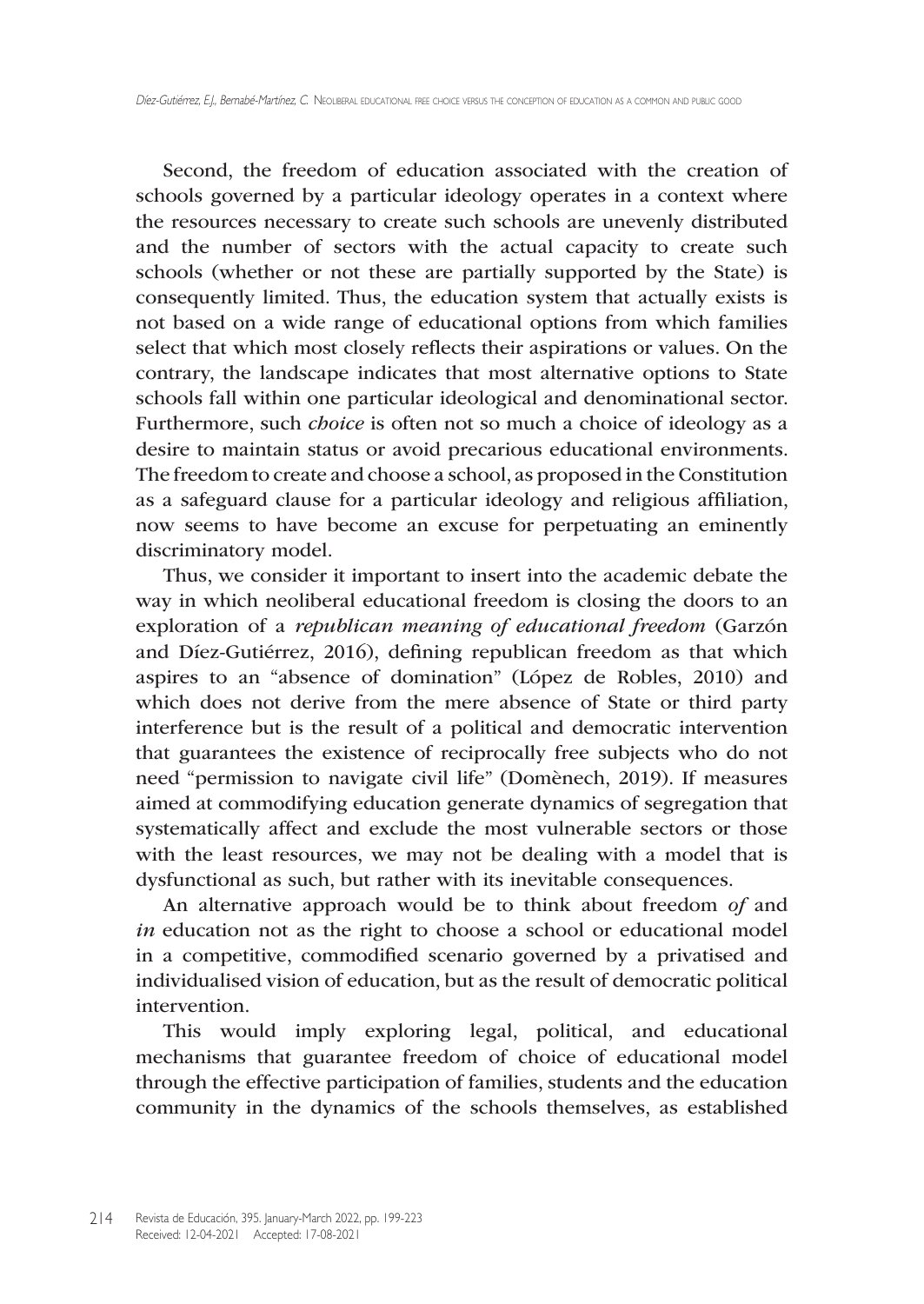in the Constitution and in the definition of the regulatory frameworks that govern the teaching-learning process. Educational freedom does not appear here as the fiction of individual (or family) emancipation from a common educational space, based on self-interest, but as the effective possibility of participating in and co-governing the construction of this collective space for the common good and betterment of all.

This will entail projecting a sense of freedom *of* and *in* the educational sphere as a result of the material possibility of "participating on equal terms" (Rendueles, 2020). It will be necessary to propose mechanisms that endow sufficient autonomy to civil society, in the framework of a public education system that is more permeable to the needs and particularities of each community and where freedom refers not to *choose of* school and type of education, but to jointly constructing a democratic education in a shared project.

The public education system should not be seen as a sort of *equitable counterweight* to the excesses of "genuine freedom" guaranteed by the private sphere, but as a privileged instrument to convey educational freedom, guaranteeing equal conditions and critical autonomy for students, teachers, and families.

This brings us to the second element for discussion, namely the way in which the neoliberal interpretation of freedom is framed as the right of families to choose an educational model for their children. This choice is posited as the result of a private, individual act in an increasingly commodified context. But which scenario offers more freedom? The possibility of electing an educational model through choice of school, in a commodified context conditioned by material limitations such as distance, income or cultural capital, or the guarantee of being able to participate on equal terms with reciprocally free subjects (Domènech, 2019) in shaping the conditions of the educational model itself? In other words, (republican) freedom would derive from the ability to participate in, shape and allocate resources to the education system, free of relations of subalternity derived from economic or political inequality, and articulated in ways other than a market, private and competitive logic.

It may be worthwhile therefore to investigate the fundamental elements underlying the educational community's experience of freedom. Besides the immediate strategies or interests that motivate people to opt for one school or another, what deep needs and concerns underlie their decisions? Can these be met by another educational model based on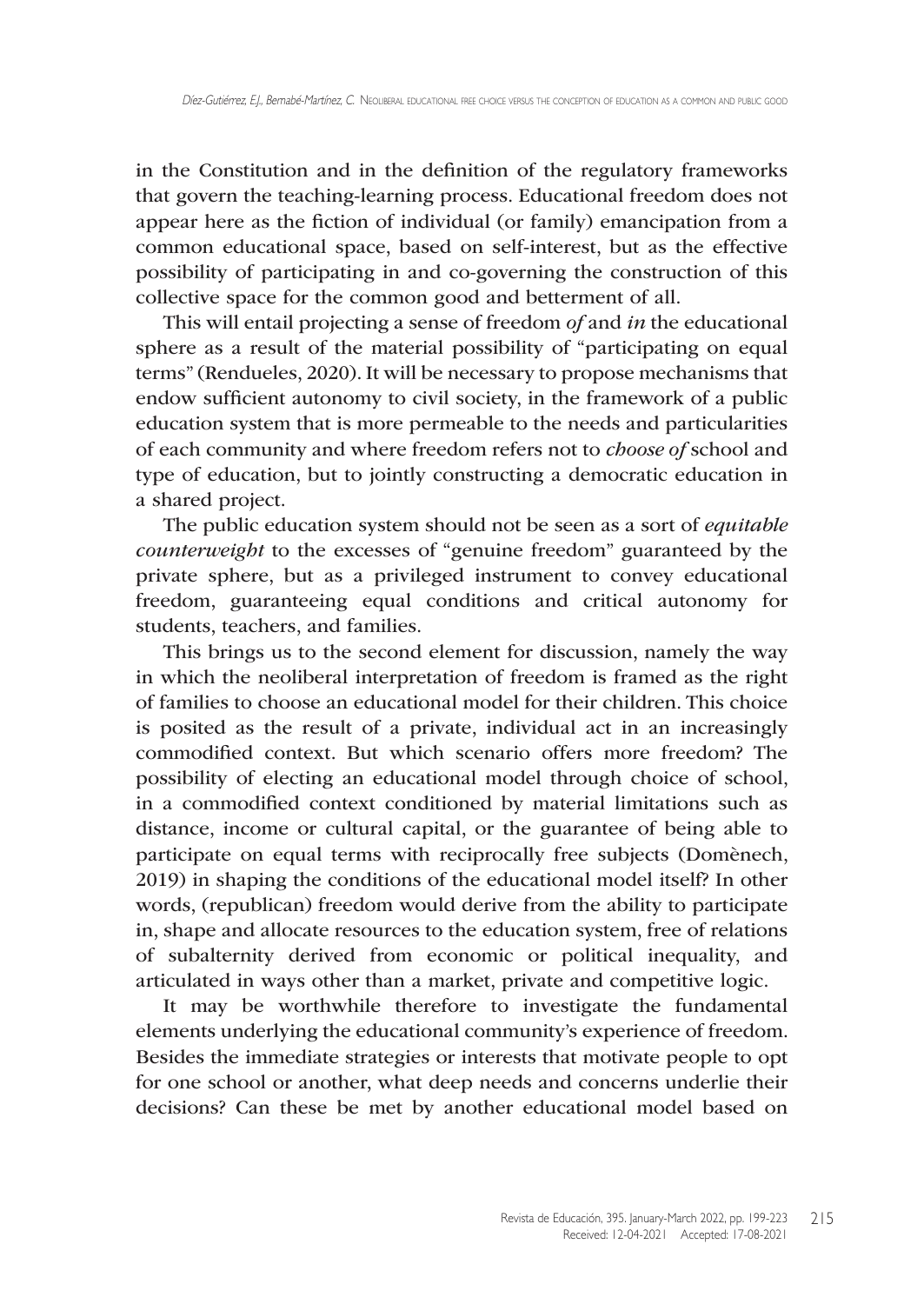a public education system common to the entire population? Can this educational freedom be inserted into decision-making spaces other than simply opting for one school over another based on a commercial logic? There is a need for research focused not only on how society behaves in a "quasi-market" educational environment, but also on how society's needs and interests can be addressed by an educational model capable of ensuring freedom *of* and *in* universal public education, and providing a guarantee of the equity and cohesion from which we have been drifting away.

### **References**

- Alonso, M., & Pérez, M.A. (2018). O plurilingüismo na escola infantil. *Eduga*, 75, 36-42.
- Andrada, M. (2008). Libertad de elección escolar, mecanismos de atribución de plazas y preferencias familiares: una evaluación a partir de criterios de equidad. *Profesorado*. *Revista de curriculum y formación del profesorado, 12*(2), 20-62.
- Báez, R. (2019). Hacia la consolidación de la constitucionalidad de la educación diferenciada. A propósito de la sentencia del tribunal constitucional 31/2018. *Revista de Derecho Político*, *105,* 251-278. <https://doi.org/10.5944/rdp.105.2019.25274>
- Ball, J. (2014). Globalización, mercantilización y privatización: tendencias internacionales en Educación y Política Educativa. *Archivos Analíticos de Políticas Educativas*, *22*(41), 1-14. [https://doi.org/10.14507/epaa.](https://doi.org/10.14507/epaa.v22n41.2014) [v22n41.2014](https://doi.org/10.14507/epaa.v22n41.2014)
- Beauvois, J-L. (2008). *Tratado de la servidumbre liberal. Análisis de la sumisión.* La oveja roja.
- Bernal, J. L., & Lacruz, J. L. (2012) La privatización de la educación pública. Una tendencia en España. Un camino encubierto hacia la desigualdad. *Profesorado. Revista de currículum y formación del profesorado, 16*(3), 103-131.
- Bernal, J. L., & Veira, C. (2019). La elección de centro como mecanismo de segregación social. *Revista Fuentes*, *21*(2), 189-200. [https://doi.org/](https://doi.org/http) [http](https://doi.org/http):/[/dx.doi.org/10.12795/revistafuentes](dx.doi.org/10.12795/revistafuentes).2019.v21.i2.04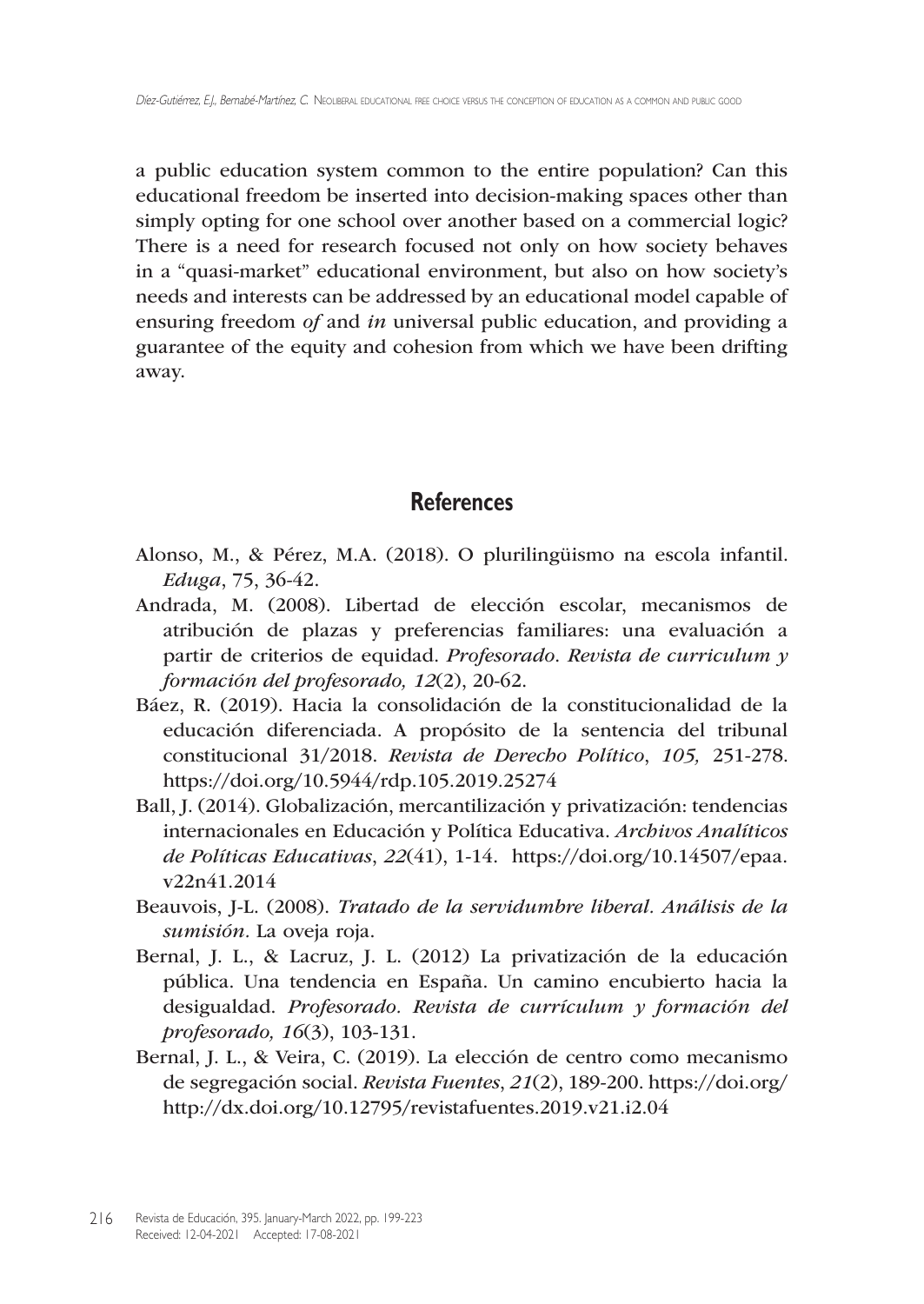- Blanco, M. (2009). La libertad educativa y los estudios universitarios. *Revista Española de Pedagogía*, *67*(244), 475-494.
- Bonal, X., & Verger, A. (2016). Presentación: Privatización educativa y globalización: una realidad poliédrica. *Revista de Sociología de la Educación-RASE*, *9*(2), 175-180.
- Briones, I. M., & Oñate, M. A. (2021). La aventura de la LOMLOE. un acercamiento a la Ley Orgánica 3/2020, de 29 de diciembre, por la que se modifica la Ley Orgánica 2/2006, de 3 de mayo, de educación. *Revista General de Derecho Canónico y Derecho Eclesiástico del Estado, 55,* 3-11.
- Cabanas, E., & Illouz, E. (2019). *Happycracia. Cómo la ciencia y la industria de la felicidad controlan nuestras vidas.* Paidós
- Carbonell, J. (2019). *La educación es política*. Octaedro.
- Carter, I. (2010). Libertad negativa y positiva. *Astrolabio: Revista Internacional de Filosofía, 10,* 15-35.
- Cascante, C. (2021) La educación como bien común. En E. J. Díez-Gutiérrez, & J. R. Rodríguez-Fernández (Ed.) *Educación crítica e inclusiva para una sociedad poscapitalista* (pp.151-164). Octaedro
- Celador, Ó. (2016). Derecho a la educación y libertad de enseñanza en la LOMCE. *Derechos y Libertades, 35,* 185-214. [https://doi.](https://doi.org/10.14679/1032) [org/10.14679/1032](https://doi.org/10.14679/1032)
- Centre for Reviews and Dissemination (Ed.) (2009). *Systematic Reviews. CRD's guidance for undertaking reviews in health care*. CRD, University of York.
- Climent, J.A. (2020). El PIN parental y la jurisprudencia del TEDH. *Actualidad jurídica iberoamericana, 13,* 102-121.
- Díez-Gutiérrez, E.J. (2018). *Neoliberalismo educativo*. Octaedro.
- Domènech, A. (2019). *El eclipse de la fraternidad. Una revisión republicana de la tradición socialista.* Akal
- Dutra, C. C. (2002). La privatización de la educación pública: una violencia social. *Revista Electrónica interuniversitaria de formación del profesorado*, *5*(2), 1-4.
- Fayanás, E. (2018, Marzo 5). La educación privada concertada, el poder de la Iglesia. *Público*. <https://cutt.ly/7QG0JKn>
- Fernández, M. (2008). Escuela pública y privada en España: La segregación rampante. *Profesorado. Revista de curriculum y formación del profesorado*, *12*(2), 1-27.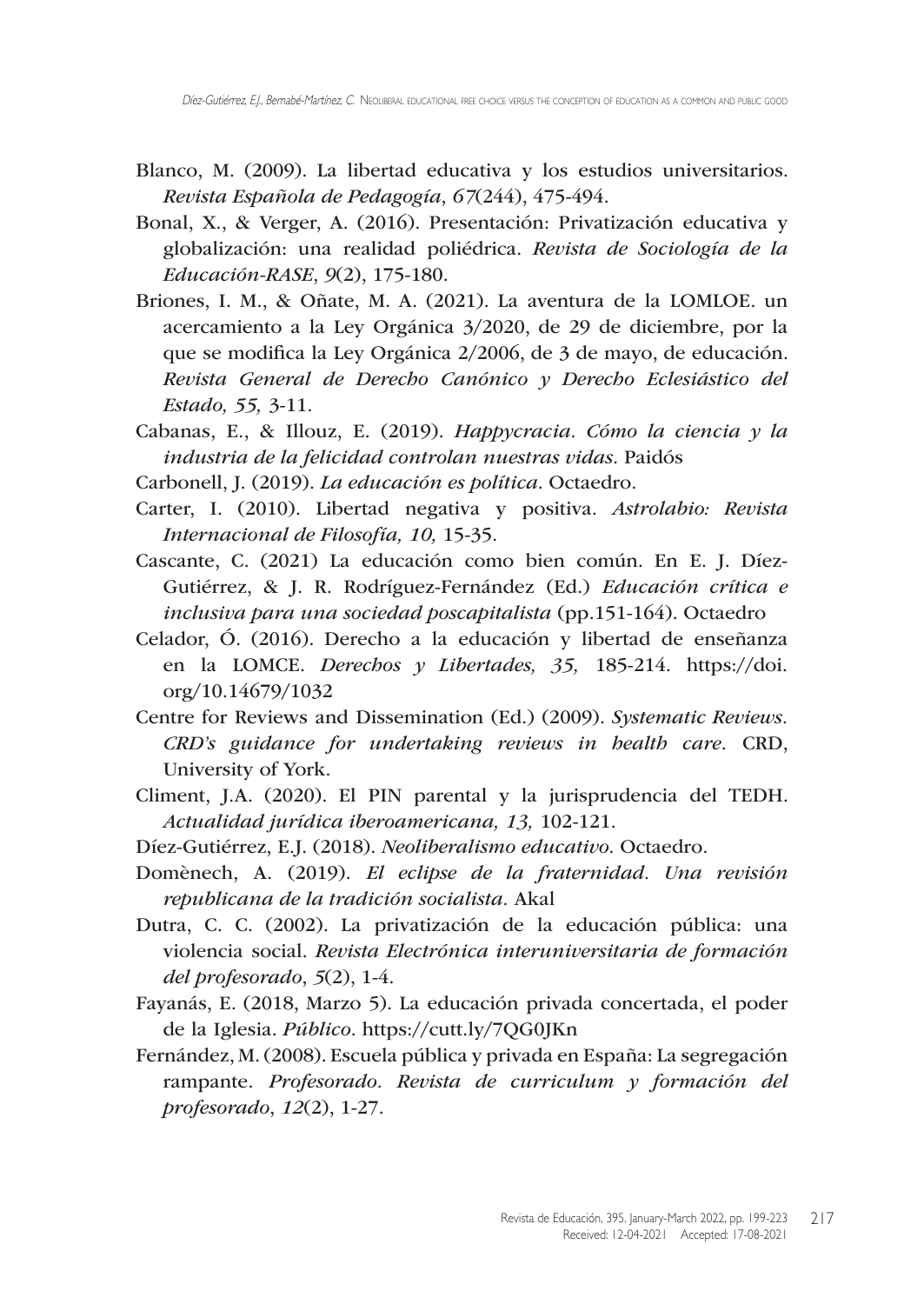- Fernández, R., & Muñiz, M. (2012). Colegios concertados y selección de escuela en España: un círculo vicioso. *Presupuesto y gasto público*, *67*, 97-118.
- Fernández, V. (2020). La Constitución es gramaticalmente perfecta (y el pin parental, un espantajo). *CLIJ*, *33*(294), 5.
- Foucault, M. (1975). *Vigilar y Castigar*. Ediciones Siglo XXI.
- Foucault, M. (2004). *Naissance de la biopolitique. Cours au Collège de France (1978-1979)*. Seuil/Gallimard.
- García-Hoz, V. (1979). La libertad de educación y la educación para la libertad. *Persona y Derecho*, *6*, 13- 55. [https://hdl.handle.](https://hdl.handle.net/10171/11930) [net/10171/11930](https://hdl.handle.net/10171/11930)
- García-Gutiérrez, J. (2004). Igualdad de oportunidades entre los sexos y libertad de enseñanza. Una aproximación desde la política de la educación. *Revista Española de Pedagogía*, *62*(229), 467-482.
- García, J. V. (2015). El plurilingüismo y la educación valenciana. *Miríada hispánica, 10,* 23-44.
- García, R. (2018). Iglesia y Estado en el siglo XIX francés: Tocqueville y la libertad de enseñanza. *Historia Constitucional, 19*, 533-564. [https://](https://doi.org/10.17811/hc.v0i19.527) [doi.org/10.17811/hc.v0i19.527](https://doi.org/10.17811/hc.v0i19.527)
- Garzón, A., & Díez-Gutiérrez, E. J. (2016). *La educación que necesitamos*. Akal.
- Gómez, R. (1979). Las contradicciones de la libertad de enseñanza. *Persona y Derecho, 6,* 121-140. <https://doi.org/10.15581/011.6.121>- 139
- Gómez, G. (1983). Derecho a la Educación y Libertad de Enseñanza. Naturaleza y Contenido. *Revista Española de Derecho Constitucional, 7,* 411.
- Gómez, J. M. (2019). Zonificación escolar, proximidad espacial y segregación socioeconómica: los casos de Sevilla y Málaga. *REIS: Revista Española de Investigaciones Sociológicas, 168,* 35-54. [https://](https://doi.org/10.5477/cis/reis.168.35) [doi.org/10.5477/cis/reis.168.35](https://doi.org/10.5477/cis/reis.168.35)
- González del Valle, J. M. (1979). Libertad de enseñanza en materia religiosa y su plasmación legal. *Persona y Derecho, 6,* 427-447.
- González, S., & Hernández, J.L. (2018). La libertad de enseñanza en la opinión pública durante la transición a la democracia en España. *Educació i Història, 32,* 173-198.

Gramsci, A. (1981). *Cuadernos de la cárcel* (vol. 2). Era.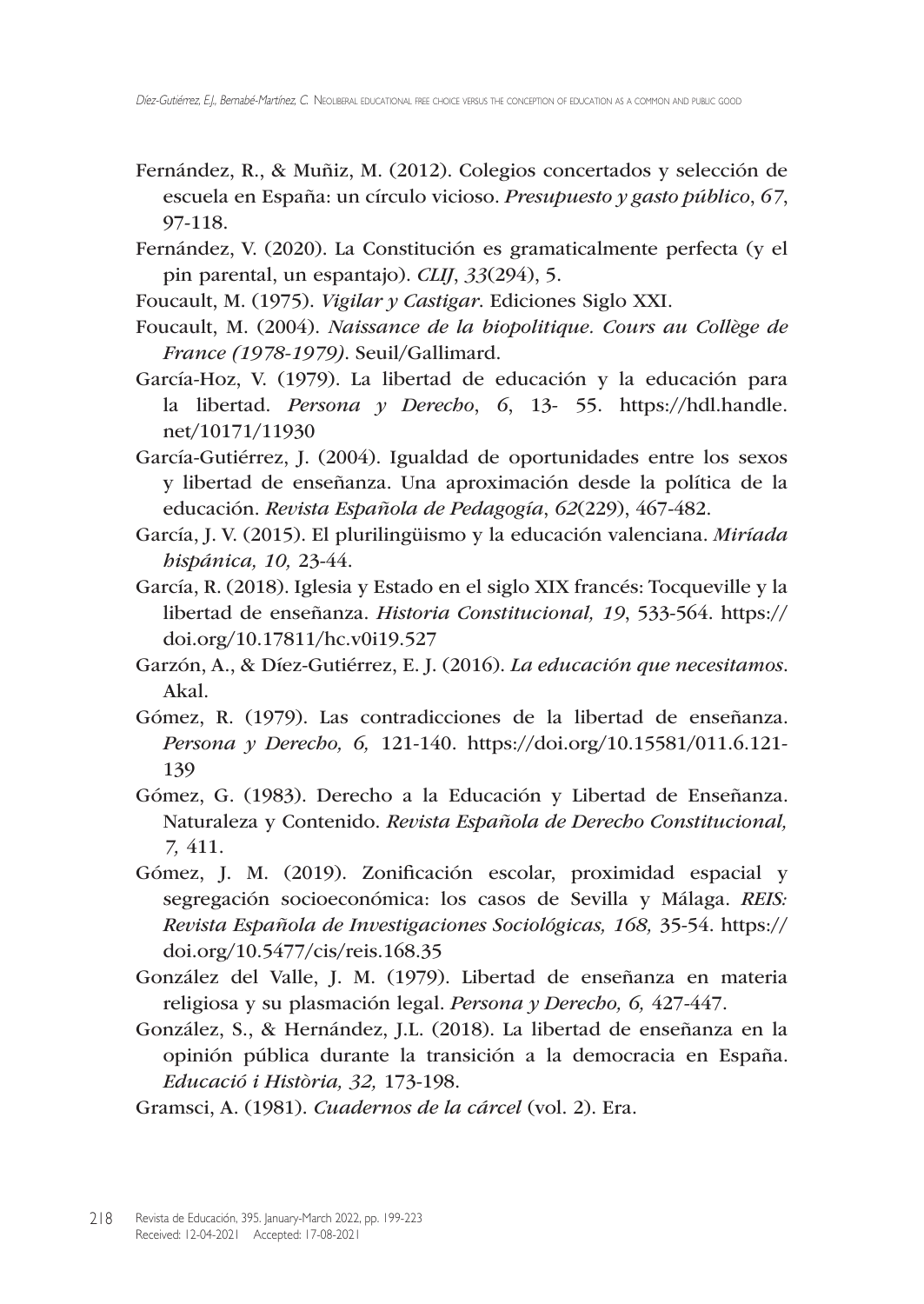- Guardia, J. J., & Manent Alonso, L. (2015). La cesión de suelo público dotacional para la apertura de centros docentes concertados: una nueva manifestación del estado garante. *Revista Catalana de Dret Públic, 51,* 174-190. <https://doi.org/10.2436/20.8030.01.60>
- Guardia, J. J. (2019). Marco constitucional de la enseñanza privada española sostenida con fondos públicos: recorrido histórico y perspectivas de futuro. *Estudios Constitucionales, 17*(1), 321- 362.
- Guzmán, I. (1979). Fundamentos filosófico-sociales de la educación. *Persona y Derecho, 6,* 171-192. <https://doi.org/10.15581/011.6.171>- 191
- Han, B. (2012). *La sociedad del cansancio*. Herder.
- Hardt, M., & Negri, A. (2002). *El Imperio*. Paidós.
- Harvey, D. (2007) *Breve Historia del Neoliberalismo.* Akal
- Hengsbach, F. (1979). Libertad de enseñanza y derecho a la educación. *Persona y Derecho: Revista de Fundamentación de Las Instituciones Jurídicas y de Derechos Humanos, 6,* 57-108. [https://hdl.handle.](https://hdl.handle.net/10171/12383) [net/10171/12383](https://hdl.handle.net/10171/12383)
- Hernández-Díaz, J. M. (1982). La libertad de enseñanza en la restauración y su incidencia en la Universidad de Salamanca. *Historia de La Educación Revista Interuniversitaria, 3,* 109-126.
- Hernández, J. C. (2008). La educación en la Constitución Española de 1978. Debates parlamentarios. *Foro de Educación, 10,* 23-56.
- Hervada, J. (1979). La libertad de enseñanza: principio básico en una sociedad democrática. *Ius Canonicum*, *19*(37), 233-242.
- Jiménez de Madariaga, C. (2011). Pluralismo religioso y educación. *ARBOR Ciencia, Pensamiento y Cultura, 749,* 617-626. [https://doi.](https://doi.org/10.3989/arbor.2011.749n3013) [org/10.3989/arbor.2011.749n3013](https://doi.org/10.3989/arbor.2011.749n3013)
- Laval, Ch., & Dardot, P. (2013). *La nueva razón del mundo. Ensayo sobre la sociedad neoliberal*. Gedisa.
- Llano-Torres, A. (2006). Amantes de la libertad humana hasta el riesgo, no ávidos controladores del sistema educativo. *Foro: Revista de ciencias jurídicas y sociales, 4,* 153-188.
- Llano-Torres, A. (2019). Una revisión de la teoría de la escuela pública neutral en España. *Revista de Estudios Políticos*, *183,* 101-128. [https://](https://doi.org/10.18042/cepc/rep.183.04) [doi.org/10.18042/cepc/rep.183.04](https://doi.org/10.18042/cepc/rep.183.04)
- Llorent-Bedmar, V. (2004). Libre elección de educación obligatoria en el ámbito de la Unión Europea: el cheque escolar y la escuela en casa. *Revista de Educación, 335,* 247-272.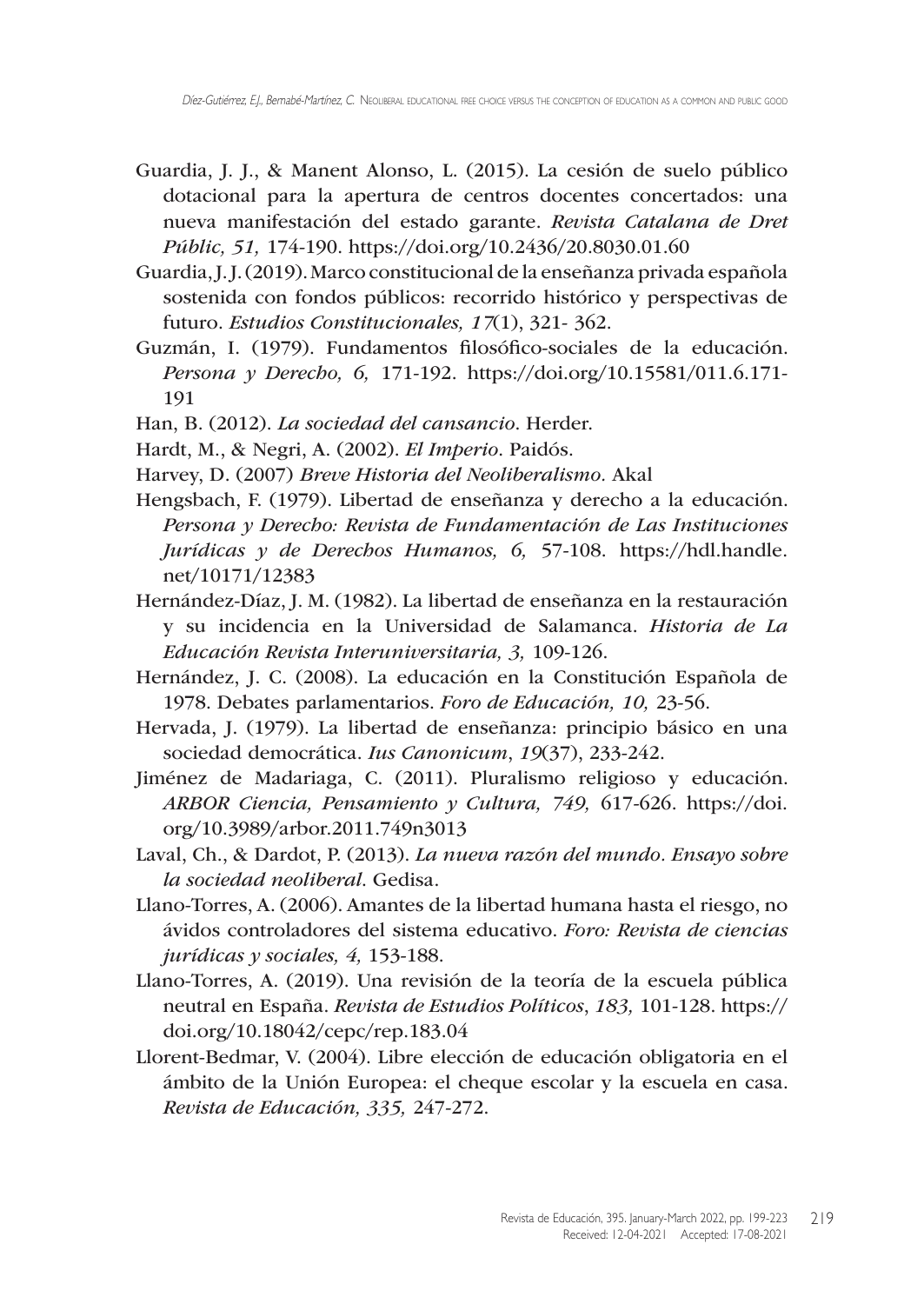- López de Robles, L. (2010). La concepción republicana de la libertad en Pettit. Un recorrido histórico por Hobbes y Locke. *Ingenium, 3,* 119- 138.
- Madaria de, B., & Vila, L. E. (2020). Segregaciones Escolares y Desigualdad de Oportunidades Educativas del Alumnado Extranjero en València. *REICE. Revista Iberoamericana sobre Calidad, Eficacia y Cambio en Educación*, *18*(4), 269-299. [https://doi.org/10.15366/](https://doi.org/10.15366/reice2020.18.4.011) [reice2020.18.4.011](https://doi.org/10.15366/reice2020.18.4.011)
- Mancebón, M. J., & Ximénez, D. P. (2007). Conciertos educativos y selección académica y social del alumnado. *Hacienda Pública Española, 180,* 77-106.
- Maroy, C. (2008). ¿Por qué y cómo regular el mercado educativo? *Profesorado. Revista de curriculum y formación del profesorado, 12*(2), 9-19.
- Martín, B. (2008). Enseñanza pública y enseñanza privada ¿conflicto o complementariedad? *Foro de Educación, 10,* 111-132.
- Martínez, J. L. (1979). La Educación En La Constitución Española (derechos fundamentales y libertades públicas en materia de enseñanza). *Persona y Derecho, 6,* 213-214. <https://doi.org/https>:// <doi.org>/10.15581/011.6.215-295
- Mayordomo, A. (2002). La transición a la democracia: educación y desarrollo político. *Historia de La Educación: Revista Universitaria, 21,* 19-47.
- Moher, D., Liberati, A., Tetzlaff, J., Altman, D.G., & The PRISMA Group (2009). Preferred Reporting Items for Systematic Reviews and Meta-Analyses: The PRISMA Statement. *PLoS Med 6*(6): e1000097. [https://](https://doi.org/10.1371/journal.pmed.1000097) [doi.org/10.1371/journal.pmed.1000097](https://doi.org/10.1371/journal.pmed.1000097)
- Molero, A. (2005). Influencias europeas en el laicismo escolar. *Historia de La Educación: Revista interuniversitaria, 24,* 157-177.
- Monzón, M. (2011). La educación en casa o homeschooling: la STC de 2 de diciembre de 2010. *Revista sobre la infancia y la adolescencia, 1,* 121-126. <https://doi.org/10.4995/reinad.2011.858>
- Moraga, J., & Cartes-Velásquez, R. (2015). Pautas de Chequeo, parte II: QUOROM y PRISMA. *Revista Chilena de Cirugía*, *67*(3), 325-330. <https://doi.org/10.4067/S0718>-40262015000300015
- Moruno, J. (2018). *No tengo tiempo. Geografías de la Precariedad.* Akal.
- Murgoitio, J. M. (2018). El sistema educativo, entre el monopolio y la libertad escolar: escuela plural o pluralidad de escuelas. La letra y el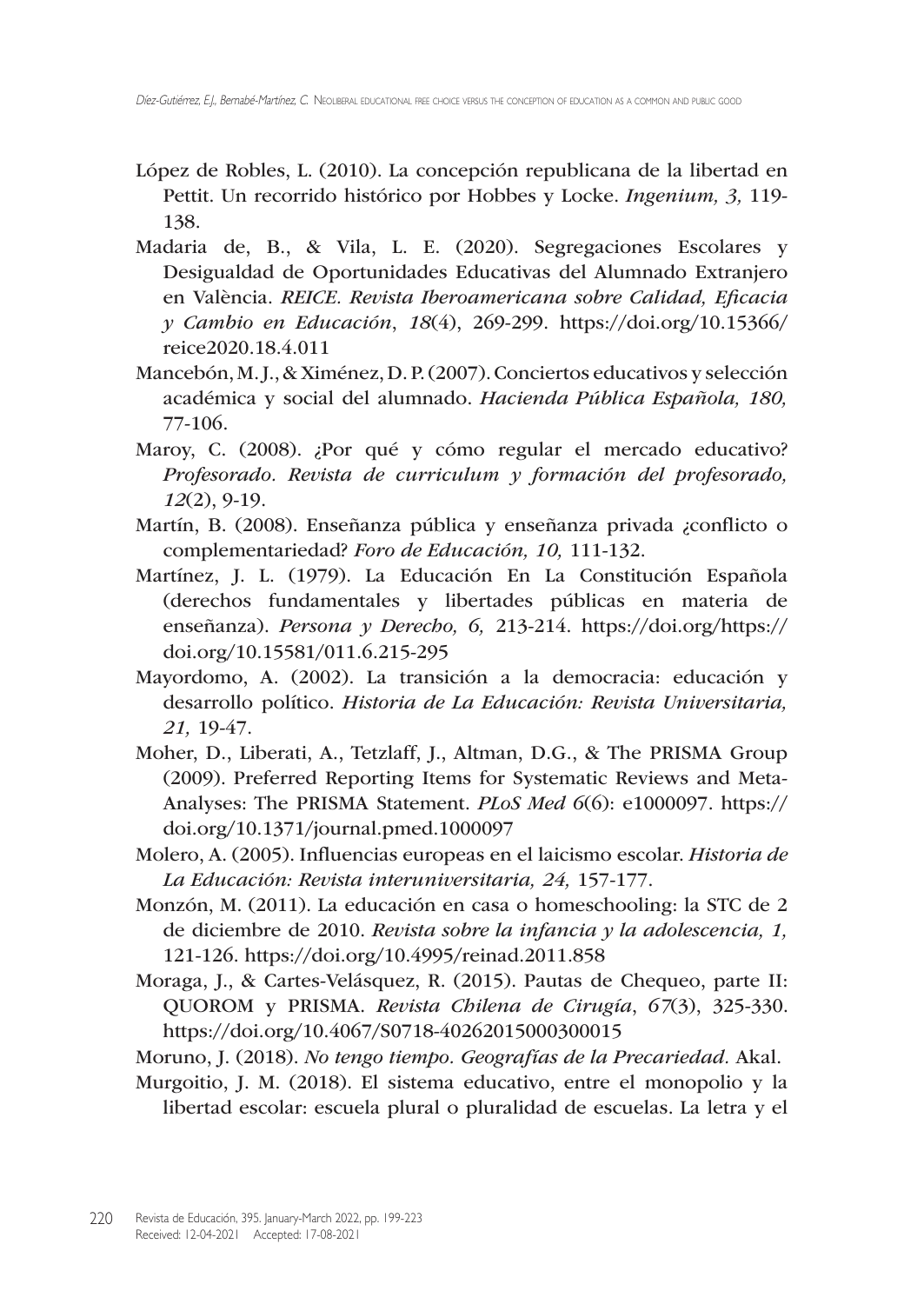espíritu de la Constitución. *Ius Canonicum*, *115*(58), 83-120. [https://](https://doi.org/10.15581/016.115.001) [doi.org/10.15581/016.115.001](https://doi.org/10.15581/016.115.001)

- Murillo, F. J., Almazán, A., & Martínez-Garrido, C. (2021). La elección de centro educativo en un sistema de cuasi-mercado escolar mediado por el programa de bilingüismo. *Revista Complutense de Educación, 32*(1), 89-97. <https://doi.org/10.5209/rced.68068>
- Olmedo-Reinoso, A., & Santa Cruz, E. (2008). Las familias de clase media y elección de centro: el orden instrumental como condición necesaria pero no suficiente. *Profesorado. Revista de curriculum y formación del profesorado*, *12*(2), 165-195.
- Orlandis, J. (1979). El derecho a la libertad escolar. *Persona y Derecho, 6,* 109-120.
- Parker, I. (2010). *La psicología como ideología. Contra la disciplina.*  Catarata: Madrid.
- Peláez-Paz, C. (2020). La influencia de la fama de las escuelas en la elección de centro escolar de las familias: un análisis etnográfico. *Teoría de la Educación. Revista Interuniversitaria*, *32*(2), 131-155. <https://doi.org/10.14201/teri.22394>
- Pérez, A. I. (1998). *La cultura escolar en la sociedad neoliberal.* Morata.
- Villarroya, A., & Escardíbul, J. O. (2008). Políticas públicas y posibilidades efectiva de elección de centro en la enseñanza no universitaria en España. *Profesorado. Revista de curriculum y formación del profesorado*, *12*(2), 90-115.
- Prieto, M., & Villamor, P. (2018). El Impacto de una Reforma: Limitación de la Autonomía, Estrechamiento de la Libertad y Erosión de la Participación. *Archivos Analíticos de Políticas Educativas*, *26*(63), 1-31. <https://doi.org/10.14507/epaa.26.3255>
- Puelles de, M. (1993). Estado y Educación en el desarrollo histórico de las sociedades europeas. *Revista Iberoamericana de Educación, 1,* 1-16. <https://doi.org/10.35362/rie103006>
- Read, J. (2009). A genealogy of homo-economicus: Neoliberalism and the production of subjectivity. *Foucault studies, 6,* 25-36. [https://doi.](https://doi.org/10.22439/fs.v0i0.2465) [org/10.22439/fs.v0i0.2465](https://doi.org/10.22439/fs.v0i0.2465)

Rendueles, C. (2020). *Contra la igualdad de oportunidades.* Seix Barral.

Rodríguez, V., Pruneda, G., & Cueto, B. (2014). Actitudes de la ciudadanía hacia los servicios públicos. Valoración y satisfacción en el periodo 2009-2011*. Política y Sociedad, 51*(2), 595-618. [https://doi.](https://doi.org/10.5209/rev_POSO.2014.v51.n2.43561) [org/10.5209/rev\\_POSO.2014.v51.n2.43561](https://doi.org/10.5209/rev_POSO.2014.v51.n2.43561)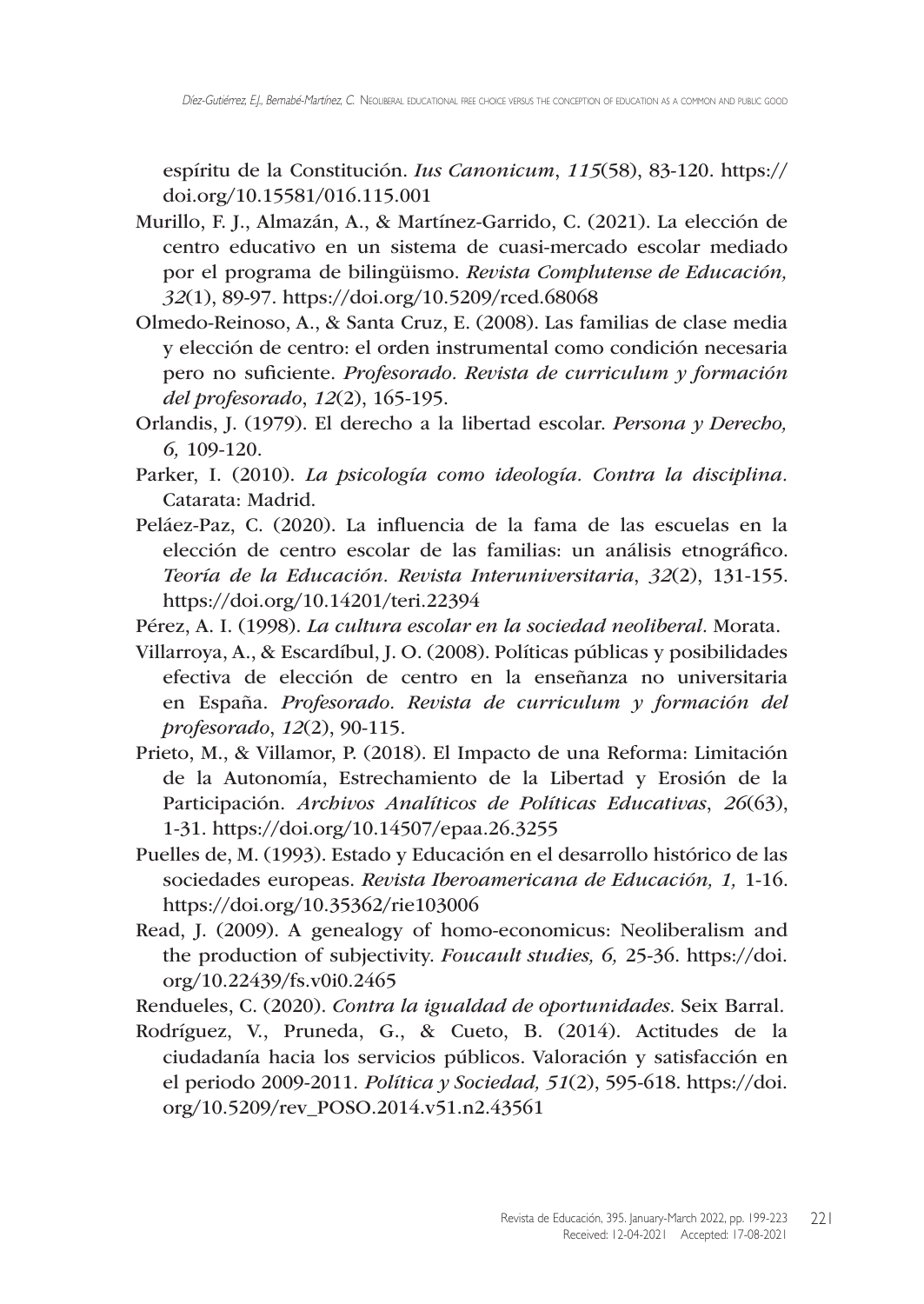- Rodríguez, J. R. (2016). *El discurso neoliberal en política social y educativa. Consecuencias. Alternativas.* Editorial Académica Española.
- Rogero-García, J., & Andrés-Candelas, M. (2014). Gasto público y de las familias en educación en España: diferencias entre centros públicos y concertados. *Revista Española de Investigaciones Sociológicas, 147,*  121-132. <https://doi.org/10.5477/cis/reis.147.121>
- Sainz, J., & Sanz, I. (2021). Los centros públicos y concertados se refuerzan mutuamente. Revisión de la Literatura. *Cuadernos de Pedagogía, 516,* 16-20.
- Sanjurjo, V. A. (2013). Estado constitucional y derecho a la libertad religiosa: especial atención a la manifestación de símbolos religiosos en el ámbito educativo. *Dereito: Revista Xurídica da Universidade de Santiago de Compostela, 1,* 653-672.
- Sanz-Magallón, G., López Martín, E., & Reyero, D. (2021). Relaciones entre libertad de educación, rendimiento y equidad educativa. Comparativa internacional. En, P. Santos Rodríguez (Ed.) *La libertad de educación: un análisis interdisciplinar de sus presupuestos y condicionamientos actuales* (pp. 307-334). Tirant lo Blanch
- Saura, G. (2016). Neoliberalización filantrópica y nuevas formas de privatización educativa: La red global Teach For All en España. *Revista de Sociología de la Educación-RASE*, *9*(2), 248-264.
- Saura, G. (2020). Filantrocapitalismo digital en educación: Covid-19, UNESCO, Google, Facebook y Microsoft. *Teknokultura, 17*(2), 159- 168. <https://doi.org/10.5209/tekn.69547>
- Thatcher, M. (1987). Interview for Woman's Own ('no such thing as society'). Margaret Thatcher Foundation. *Online: www. margaretthatcher. org/ document/106689*.
- UNESCO. (2015). *Replantear la educación. ¿Hacia un bien común mundial?* Ediciones UNESCO.<https://cutt.ly/MQG4JSw>
- Urrútia, G., & Bonfill, X. (2010). Declaración PRISMA: una propuesta para mejorar la publicación de revisiones sistemáticas y metaanálisis. *Medicina Clínica, 135*(11), 507-511. [https://doi.org/10.1016/j.](https://doi.org/10.1016/j.medcli.2010.01.015) [medcli.2010.01.015](https://doi.org/10.1016/j.medcli.2010.01.015)
- Valiente, Ó. (2008). ¿A qué juega la concertada? La segregación escolar del alumnado inmigrante en Cataluña (2001-06). *Profesorado. Revista de curriculum y formación del profesorado*, *12*(2), 142-164.
- Verger, A., Zancajo, A., & Fontdevila, C. (2016). La economía política de la privatización educativa: políticas, tendencias y trayectorias desde una